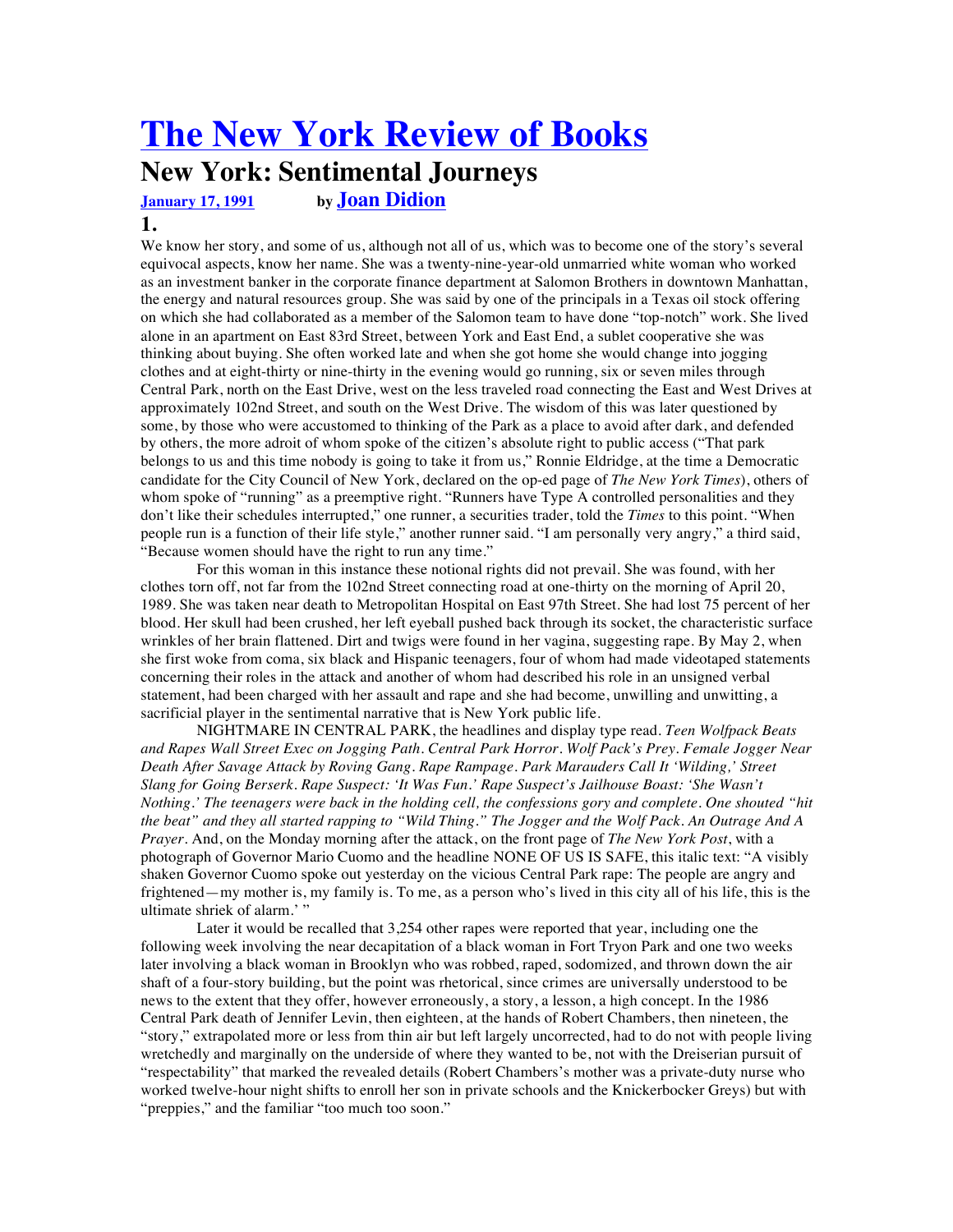Susan Brownmiller, during a year spent monitoring newspaper coverage of rape as part of her research for *Against Our Will: Men, Women and Rape*, found, not surprisingly, that "although New York City police statistics showed that black women were more frequent victims of rape than white women, the favored victim in the tabloid headline…was young, white, middle-class and 'attractive.' " In its quite extensive coverage of rape-murders during the year 1971, according to Ms. Brownmiller, the *Daily News* published in its four-star final edition only two stories in which the victim was not described in the lead paragraph as "attractive": one of these stories involved an eight-year-old child, the other was a second-day follow-up on a first-day story which had in fact described the victim as "attractive." The *Times*, she found, covered rapes only infrequently that year, but what coverage they did "concerned victims who had some kind of middle-class status, such as 'nurse,' 'dancer' or 'teacher,' and with a favored setting of Central Park."

As a news story, "Jogger" was understood to turn on the demonstrable "difference" between the victim and her accused assailants, four of whom lived in Schomburg Plaza, a federally subsidized apartment complex at the northeast corner of Fifth Avenue and 110th Street in East Harlem, and the rest of whom lived in the projects and rehabilitated tenements just to the north and west of Schomburg Plaza. Some twenty-five teenagers were brought in for questioning; eight were held. The six who were finally indicted ranged in age from fourteen to sixteen. That none of the six had a previous police record passed, in this context, for achievement; beyond that, one was recalled by his classmates to have taken pride in his expensive basketball shoes, another to have been "a follower." *I'm a smooth type of fellow, cool, calm, and mellow*, one of the six, Yusef Salaam, would say in the rap he presented as part of his statement before sentencing.

## *I'm kind of laid back, but now I'm speaking so that you know/I got used and abused and even was put on the news….*

#### *I'm not dissing them all, but the some that I called They tried to dis me like I was an inch small, like a midget, a mouse, something less than a man*.

The victim, by contrast, was a leader, part of what the *Times* would describe as "the wave of young professionals who took over New York in the 1980's," one of those who were "handsome and pretty and educated and white," who, according to the *Times*, not only "believed they owned the world" but "had reason to." She was from a Pittsburgh suburb, Upper St. Clair, the daughter of a retired Westinghouse senior manager. She had been Phi Beta Kappa at Wellesley, a graduate of the Yale School of Management, a Congressional intern, nominated for a Rhodes Scholarship, remembered by the chairman of her department at Wellesley as "probably one of the top four or five students of the decade." She was reported to be a vegetarian, and "fun-loving," although only "when time permitted," and also to have had (these were the *Times*'s details) "concerns about the ethics of the American business world."

In other words she was wrenched, even as she hung between death and life and later between insentience and sentience, into New York's ideal sister, daughter, Bachrach bride: a young woman of conventional middle-class privilege and promise whose situation was such that many people tended to overlook the fact that the state's case against the accused was not invulnerable. The state could implicate most of the defendants in the assault and rape in their own videotaped words, but had none of the incontrovertible forensic evidence—no matching semen, no matching fingernail scrapings, no matching blood—commonly produced in this kind of case. Despite the fact that jurors in the second trial would eventually mention physical evidence as having been crucial in their bringing guilty verdicts against one defendant, Kevin Richardson, there was not actually much physical evidence at hand. Fragments of hair "similar [to] and consistent" with that of the victim were found on Kevin Richardson's clothing and underwear, but the state's own criminologist had testified that hair samples were necessarily inconclusive since, unlike fingerprints, they could not be traced to a single person. Dirt samples found on the defendants' clothing were, again, similar to dirt found in the part of the park where the attack took place, but the state's criminologist allowed that the samples were also similar to dirt found in other uncultivated areas of the park. To suggest, however, that this minimal physical evidence could open the case to an aggressive defense—to, say, the kind of defense that such celebrated New York criminal lawyers as Jack Litman and Barry Slotnick typically present—would come to be construed, during the weeks and months to come, as a further attack on the victim.

She would be Lady Courage to *The New York Post*, she would be A Profile in Courage to *The Daily News* and *New York Newsday*. She would become for Anna Quindlen in *The New York Times* the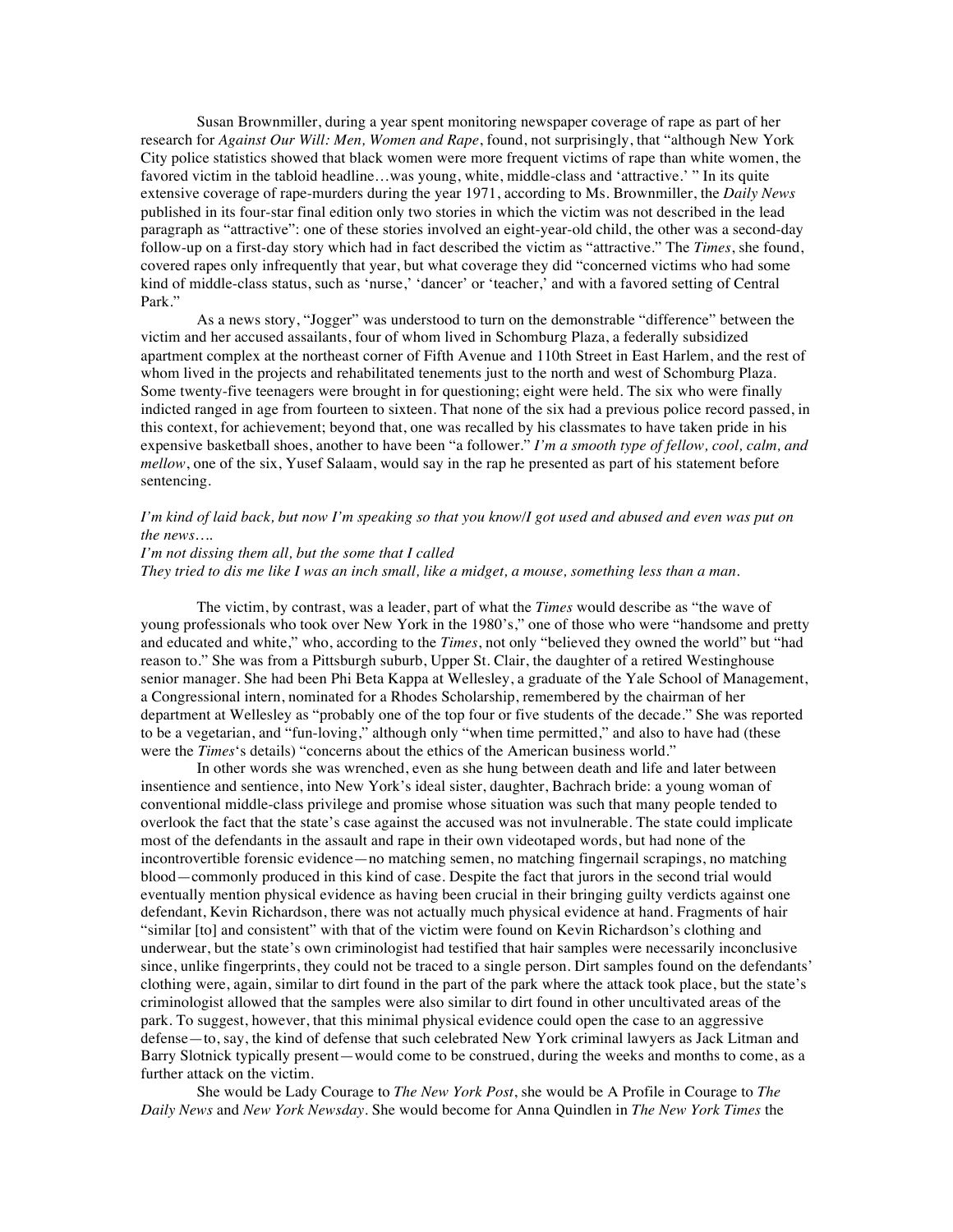figure of "New York rising above the dirt, the New Yorker who has known the best, and the worst, and has stayed on, living somewhere in the middle." She would become for David Dinkins, the first black mayor of New York, the emblem of his apparently fragile hopes for the city itself: "I hope the city will be able to learn a lesson from this event and be inspired by the young woman who was assaulted in the case," he said. "Despite tremendous odds, she is rebuilding her life. What a human life can do, a human society can do as well." She was even then for John Gutfreund, the chairman and chief executive officer of Salomon Brothers, the personification of "what makes this city so vibrant and so great," now "struck down by a side of our city that is as awful and terrifying as the creative side is wonderful." It was precisely in this conflation of victim and city, this confusion of personal woe with public distress, that the crime's "story" would be found, its lesson, its encouraging promise of narrative resolution.

One reason the victim in this case could be so readily abstracted, and her situation so readily made to stand for that of the city itself, was that she remained, as a victim of rape, unnamed in most press reports. Although the American and English press convention of not naming victims of rape (adult rape victims are named in French papers) derives from the understandable wish to protect the victim, the rationalization of this-special protection rests on a number of doubtful, even magical, assumptions. The convention assumes, by providing a protection for victims of rape not afforded victims of other assaults, that rape involves a violation absent from other kinds of assault. The convention assumes that this violation is of a nature best kept secret, that the rape victim feels, and would feel still more strongly were she identified, a shame and self-loathing unique to this form of assault; in other words that she has been in an unspecified way party to her own assault, that a special contract exists between this one kind of victim and her assailant.

The convention assumes, finally, that the victim would be, were this special contract revealed, the natural object of prurient interest; that the act of male penetration involves such potent mysteries that the woman so penetrated (as opposed, say, to having her face crushed with a brick or her brain penetrated with a length of pipe) is permanently marked, "different," even—especially if there is a perceived racial or social "difference" between victim and assailant, as in nineteenth-century stories featuring white women taken by Indians—"ruined."

These quite specifically masculine assumptions (women do not want to be raped, nor do they want to have their brains smashed, but very few mystify the difference between the two) tend in general to be self-fulfilling, guiding the victim to define her assault as her protectors do. "Ultimately we're doing women a disservice by separating rape from other violent crimes," Deni Elliott, the director of Dartmouth's Ethics Institute, suggested in a discussion of this custom in *Time*. "We are participating in the stigma of rape by treating victims of this crime differently," Geneva Overholser, the editor of the Des Moines *Register*, said about her decision to publish in February 1990 a five-part piece about a rape victim who agreed to be named. "When we as a society refuse to talk openly about rape, I think we weaken our ability to deal with it." Susan Estrich, a professor of criminal law at Harvard Law School and the manager of Michael Dukakis's 1988 presidential campaign, discussed, in *Real Rape*, the conflicting emotions that followed her own 1974 rape:

At first, being raped is something you simply don't talk about. Then it occurs to you that people whose houses are broken into or who are mugged in Central Park talk about it *all* the time.... If it isn't my fault, why am I supposed to be ashamed? If I'm not ashamed, if it wasn't "personal," why look askance when I mention it?

There were, in the 1989 Central Park attack, specific circumstances that reinforced the conviction that the victim should not be named. She had clearly been, according to the doctors who examined her at Metropolitan Hospital and to the statements made by the suspects (she herself remembered neither the attack nor anything that happened during the next six weeks), raped by one or more assailants. She had also been beaten so brutally that, fifteen months later, she could not focus her eyes or walk unaided. She had lost all sense of smell. She could not read without experiencing double vision. She was believed at the time to have permanently lost function in some areas of her brain.

Given these circumstances, the fact that neither the victim's family nor, later, the victim herself wanted her name known struck an immediate chord of sympathy, seemed a belated way to protect her as she had not been protected in Central Park. Yet there was in this case a special emotional undertow that derived in part from the deep and allusive associations and taboos attaching, in American black history, to the idea of the rape of white women. Rape remained, in the collective memory of many blacks, the very core of their victimization. Black men were accused of raping white women, even as black women were, Malcolm X wrote in *The Autobiography of Malcolm X*, "raped by the slavemaster white man until there had begun to emerge a home-made, handmade, brainwashed race that was no longer even of its true color, that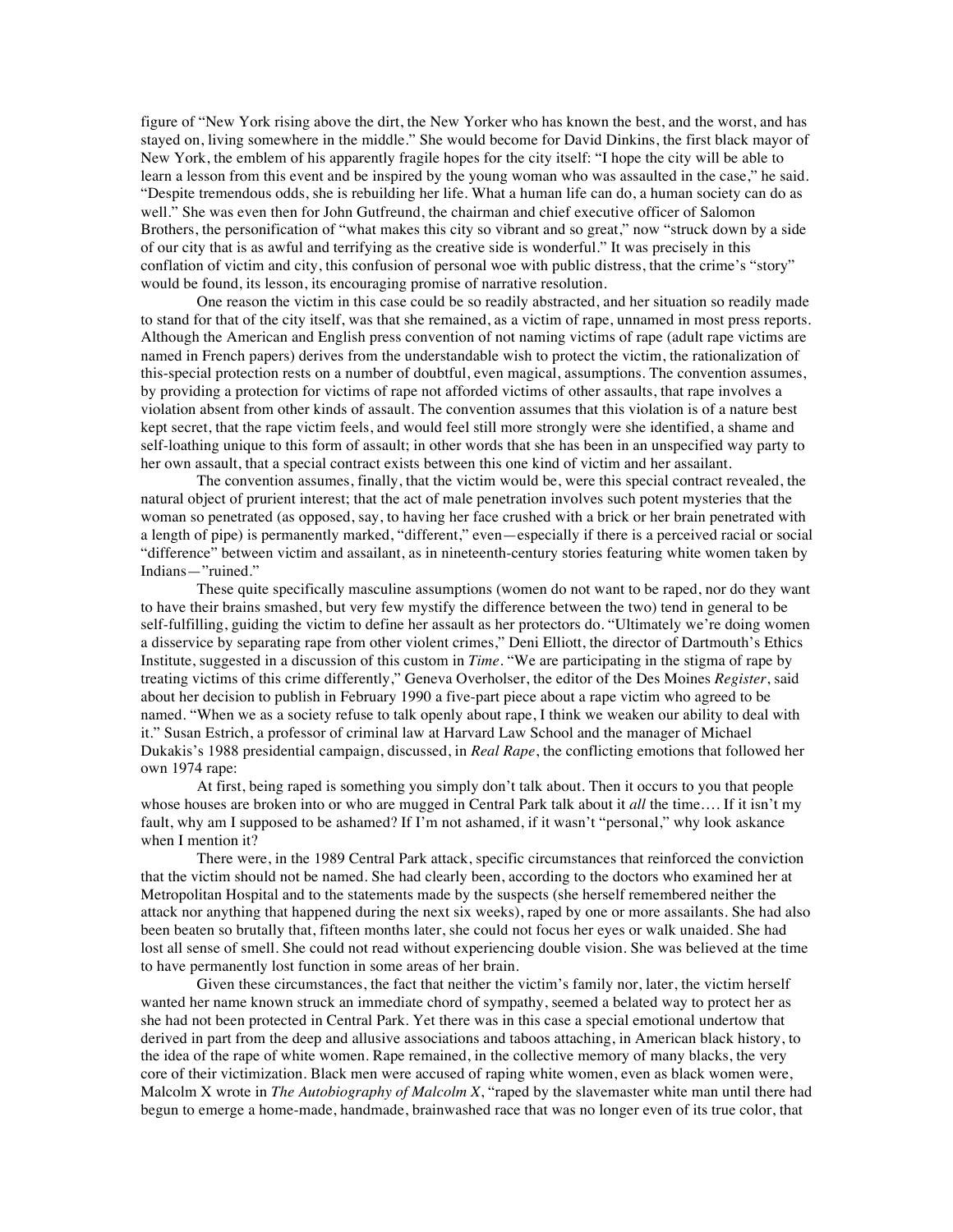no longer even knew its true family names." The very frequency of sexual contact between white men and black women increased the potency of the taboo on any such contact between black men and white women. The abolition of slavery, W.J. Cash wrote in *The Mind of the South*, in destroying the rigid fixity of the black at the bottom of the scale, in throwing open to him at least the legal opportunity to advance, had inevitably opened up to the mind of every Southerner a vista at the end of which stood the overthrow of this taboo. If it was given to the black to advance at all, who could say (once more the logic of the doctrine of his inherent inferiority would not hold) that he would not one day advance the whole way and lay claim to complete equality, including, specifically, the ever crucial right of marriage?

What Southerners felt, therefore, was that any assertion of any kind on the part of the Negro constituted in a perfectly real manner an attack on the Southern woman. What they saw, more or less consciously, in the conditions of Reconstruction was a passage toward a condition for her as degrading, in their view, as rape itself. And a condition, moreover, which, logic or no logic, they infallibly thought of as being as absolutely forced upon her as rape, and hence a condition for which the term "rape" stood as truly as for the *de facto* deed.

Nor was the idea of rape the only potentially treacherous undercurrent in this case. There has historically been, for American blacks, an entire complex of loaded references around the question of "naming": slave names, masters' names, African names, call me by my rightful name, nobody knows my name; stories, in which the specific gravity of naming locked directly into that of rape, of black men whipped for addressing white women by their given names.

That, in this case, just such an interlocking of references could work to fuel resentments and inchoate hatreds seemed clear, and it seemed equally clear that some of what ultimately occurred—the repeated references to lynchings, the identification of the defendants with the Scottsboro boys, the insistently provocative repetition of the victim's name, the weird and self-defeating insistence that no rape had taken place and little harm been done the victim—derived momentum from this historical freight. "Years ago, if a white woman said a Black man looked at her lustfully, he could be hung higher than a magnolia tree in bloom, while a white mob watched joyfully sipping tea and eating cookies," Yusef Salaam's mother reminded readers of *The Amsterdam News*. "The first thing you do in the United States of America when a white woman is raped is round up a bunch of black youths, and I think that's what happened here," the Reverend Calvin O. Butts III of the Abyssinian Baptist Church in Harlem told *The New York Times*. "You going to arrest me now 'cause I said the jogger's name?" Gary Byrd asked rhetorically on his WLIB show.

I mean, she's obviously a public figure, and a very mysterious one, I might add. Well, it's a funny place we live in called America, and should we be surprised that they're up to their usual tricks? It was a trick that got us here in the first place.

This reflected one of the problems with not naming this victim: she was in fact named all the time. Everyone in the courthouse, everyone who worked for a paper or a television station or who followed the case for whatever professional reason, knew her name. She was referred to by name in all court records and in all court proceedings. She was named, in the days immediately following the attack, on local television stations. She was also routinely named—and this was part of the difficulty, part of what led to a damaging self-righteousness among those who did not name her and to an equally damaging embattlement among those who did, in Manhattan's black-owned newspapers, *The Amsterdam News* and *The City Sun*, and she was named as well on WLIB, the Manhattan radio station owned by a black partnership which included Percy Sutton and, until 1985 when he transferred his stock to his son, Mayor Dinkins.

That the victim in this case was identified on Centre Street and north of 96th Street but not in between made for a certain cognitive dissonance, especially since the names of even the juvenile suspects had been released by the police and the press before any suspect had even been arraigned, let alone indicted. "The police normally withhold the names of minors who are accused of crimes," the *Times* explained (actually the police normally withhold the names of accused "juveniles," or minors under age sixteen, but not of minors sixteen or seventeen), "but officials said they made public the names of the youths charged in the attack on the woman because of the seriousness of the incident." There seemed a debatable point here, the question of whether "the seriousness of the incident" might not have in fact seemed a compelling reason to avoid any appearance of a rush to judgment by preserving the anonymity of a juvenile suspect; one of the names released by the police and published in the *Times* was of a fourteenyear-old who was ultimately not indicted.

There were, early on, certain aspects of this case that seemed not wellhandled by the police and prosecutors, and others that seemed not well-handled by the press. It would seem to have been tactically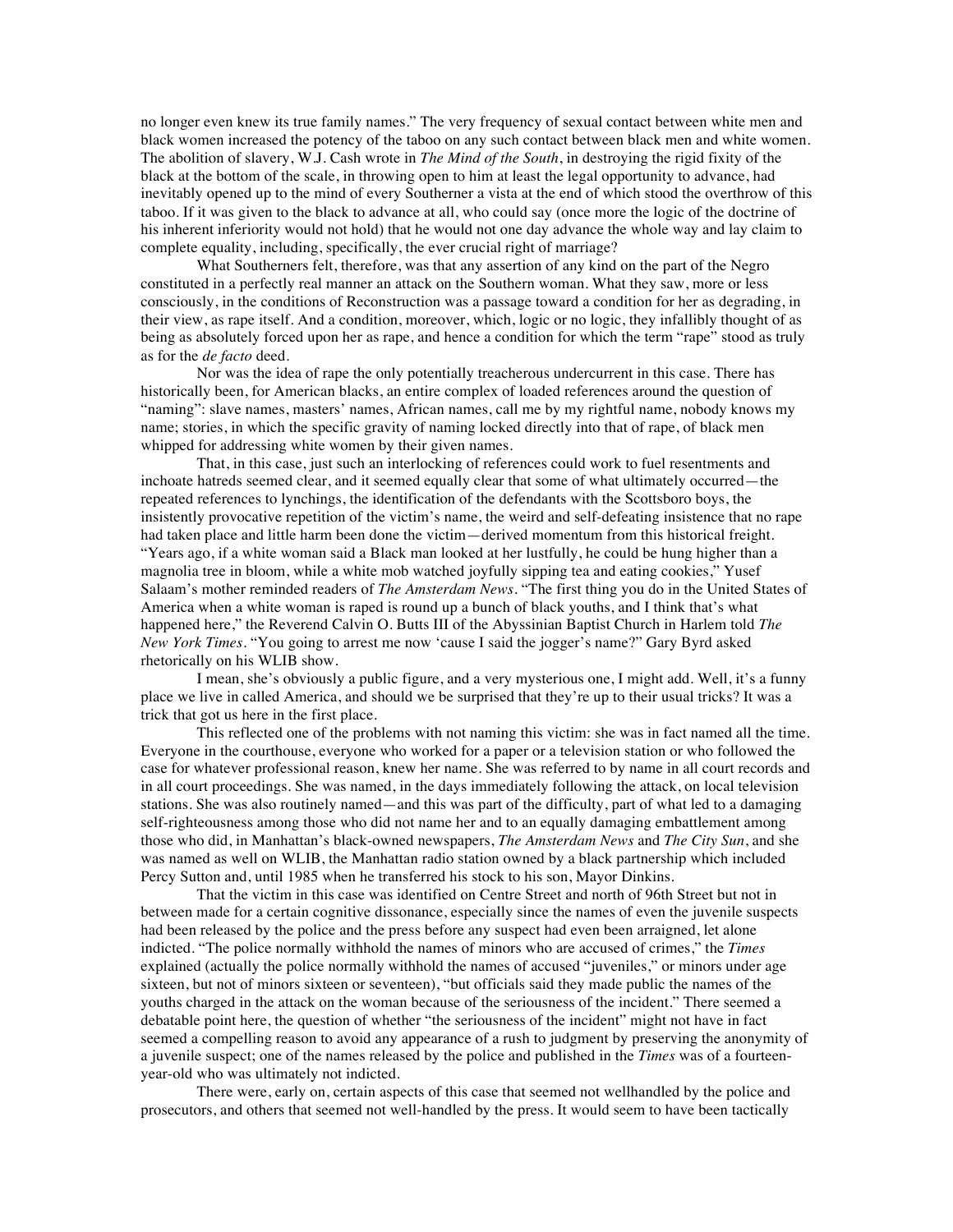unwise, since New York state law requires that a parent or guardian be present when children under sixteen are questioned, for police to continue the interrogation of Yusef Salaam, then fifteen, on the grounds that his Transit Authority bus pass said he was sixteen, while his mother was kept waiting outside. It would seem to have been unwise for Linda Fairstein, the assistant district attorney in charge of Manhattan sex crimes, to ignore, at the precinct house, the mother's assertion that the son was fifteen, and later to suggest, in open court, that the boy's age had been unclear to her because the mother had used the word "minor." It would also seem to have been unwise for Linda Fairstein to tell David Nocenti, the assistant US attorney who was paired with Yusef Salaam in a "Big Brother" program and who had come to the precinct house at the mother's request, that he had "no legal standing" there and that she would file a complaint with his supervisors. It would seem in this volatile a case imprudent of the police to follow their normal procedure by presenting Raymond Santana's initial statement in their own words, cop phrases that would predictably seem to some in the courtroom, as the expression of a fourteen-year-old held overnight and into the next afternoon for interrogation, unconvincing:

On April 19, 1989, at approximately 20:30 hours, I was at the Taft Projects in the vicinity of 113th St. and Madison Avenue. I was there with numerous friends…. At approximately 21:00 hours, we all (myself and approximately 15 others) walked south on Madison Avenue to E. 110th Street, then walked westbound to Fifth Avenue. At Fifth Avenue and 110th Street, we met up with an additional group of approximately 15 other males, who also entered Central Park with us at that location with the intent to rob cyclists and joggers….

In a case in which most of the defendants had made videotaped statements admitting at least some role in the assault and rape, this less than meticulous attitude toward the gathering and dissemination of information seemed peculiar and self-defeating, the kind of pressured or unthinking standard procedure that could not only exacerbate the fears and angers and suspicions of conspiracy shared by many blacks but conceivably open what seemed, on the basis of the confessions, a conclusive case to the kind of doubt that would eventually keep juries out, in the trial of the first three defendants, ten days, and, in the trial of the next two defendants, twelve days. One of the reasons the jury in the first trial could not agree, *Manhattan Lawyer* reported in its October 1990 issue, was that one juror, Ronald Gold, remained "deeply troubled by the discrepancies between the story [Antron] McCray tells on his videotaped statement and the prosecution scenario":

Why did McCray place the rape at the reservoir, Gold demanded, when all evidence indicated it happened at the 102 Street crossdrive? Why did McCray say the jogger was raped where she fell, when the prosecution said she'd been dragged 300 feet into the woods first? Why did McCray talk about having to hold her arms down, if she was found bound and gagged? The debate raged for the last two days, with jurors dropping in and out of Gold's acquittal [for McCray] camp....

After the jurors watched McCray's video for the fifth time, Miranda [Rafael Miranda, another juror] knew it well enough to cite the time-code numbers imprinted at the bottom of the videotape as he rebuffed Gold's arguments with specific statements from McCray's own lips. [McCray, on the videotape, after admitting that he had held the victim by her left arm as her clothes were pulled off, volunteered that he had "got on top" of her, and said that he had rubbed against her without an erection "so everybody would... just know I did it."] The pressure on Gold was mounting. Three jurors agree that it was evident Gold, worn down perhaps by his own displays of temper as much as anything else, capitulated out of exhaustion. While a bitter Gold told other jurors he felt terrible about ultimately giving in, Brueland [Harold Brueland, another juror who had for a time favored acquittal for McCray] believes it was all part of the process.

"I'd like to tell Ronnie some day that nervous exhaustion is an element built into the court system. They know that," Brueland says of court officials. "They know we're only going to be able to take it for so long. It's just a matter of, you know, who's got the guts to stick with it."

So fixed were the emotions provoked by this case that the idea that there could have been, for even one juror, even a moment's doubt in the state's case, let alone the kind of doubt that could be sustained over ten days or twelve, seemed, to many in the city, bewildering, almost unthinkable: the attack on the jogger had by then passed into narrative, and the narrative was about confrontation, about what Governor Cuomo had called "the ultimate shriek of alarm," about what was wrong with the city and about its solution. What was wrong with the city had been identified, and its names were Raymond Santana, Yusef Salaam, Antron McCray, Kharey Wise, Kevin Richardson, and Steve Lopez. "They never could have thought of it as they raged through Central Park, tormenting and ruining people," Bob Herbert wrote in the *News* after the verdicts came in on the first three defendants.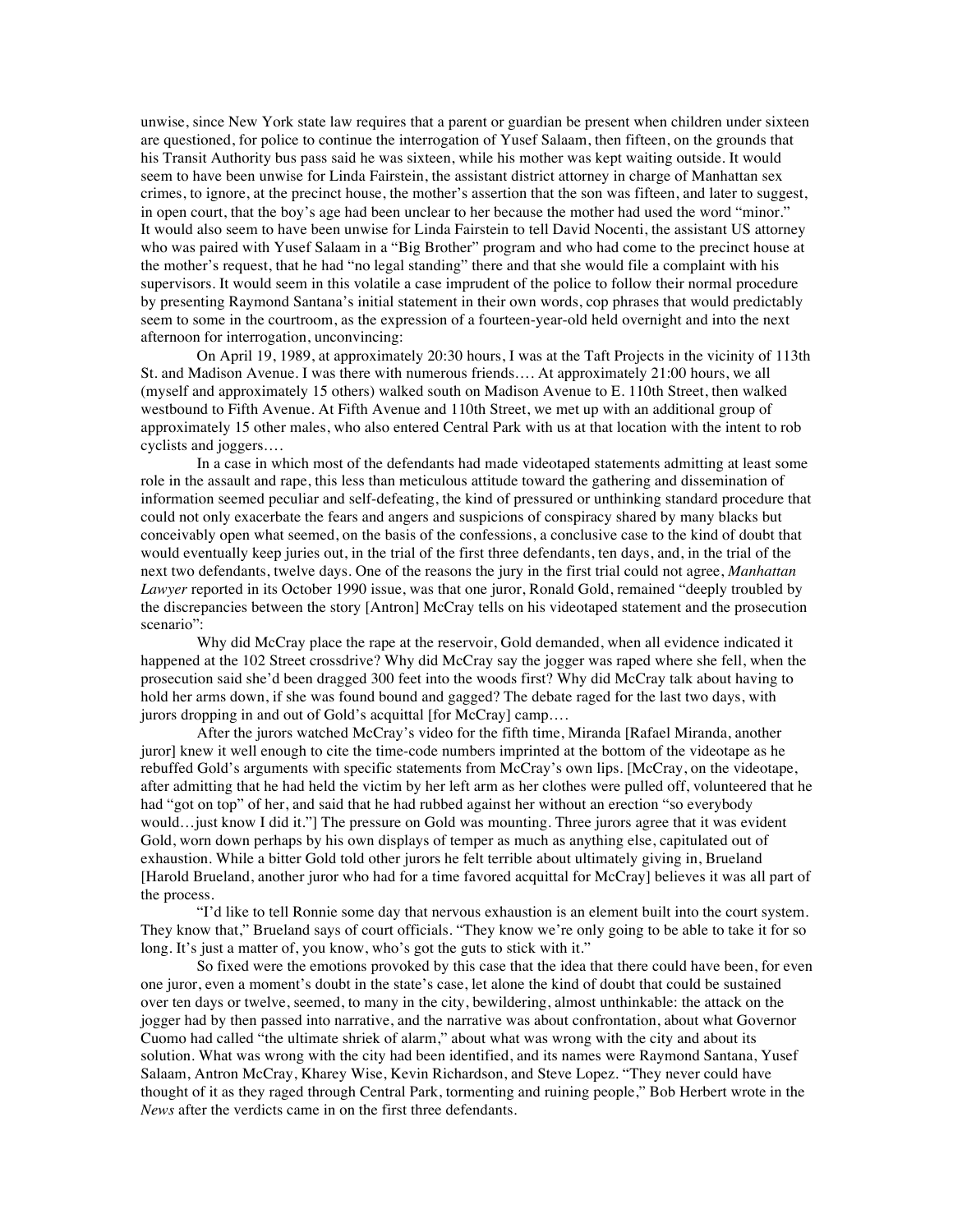There was no way it could have crossed their vicious minds. Running with the pack, they would have scoffed at the very idea. They would have laughed.

And yet it happened. In the end, Yusef Salaam, Antron McCray and Raymond Santana were nailed by a woman.

Elizabeth Lederer stood in the courtroom and watched Saturday night as the three were hauled off to jail…. At times during the trial, she looked about half the height of the long and lanky Salaam, who sneered at her from the witness stand.

Salaam was apparently too dumb to realize that Lederer—this petite, soft-spoken, curly-haired prosecutor—was the jogger's avenger….

You could tell that her thoughts were elsewhere, that she was thinking about the jogger.

You could tell that she was thinking: I did it.

#### I did it for you.

*Do this in remembrance of me*: the solution, then, or so such pervasive fantasies suggested, was to partake of the symbolic body and blood of The Jogger, whose idealization was by this point complete, and was rendered, significantly, in details stressing her "difference," or superior class. The Jogger was someone who wore, according to *Newsday*, "a light gold chain around her slender neck" as well as, according to the *News*, a "modest" gold ring and "a thin sheen" of lipstick. The Jogger was someone who would not, according to the *Post*, "even dignify her alleged attackers with a glance." The Jogger was someone who spoke, according to the *News*, in accents "suited to boardrooms," accents that might therefore seem "foreign to many native New Yorkers." In her first appearance on the witness stand she had been subjected, the *Times* noted, "to questions that most people do not have to answer publicly during their lifetimes," principally about her use of a diaphragm on the Sunday preceding the attack, and had answered these questions, according to an editorial in the *News*, with an "indomitable dignity" that had taught the city a lesson "about courage and class."

This emphasis on perceived refinements of character and of manner and of taste tended to distort and to flatten, and ultimately to suggest not the actual victim of an actual crime but a fictional character of a slightly earlier period, the well-brought-up maiden who briefly graces the city with her presence and receives in turn a taste of "real life." The defendants, by contrast, were seen as incapable of appreciating these marginal distinctions, ignorant of both the norms and accoutrements of middle-class life. "Did you have jogging clothes on?" Elizabeth Lederer asked Yusef Salaam, by way of trying to discredit his statement that he had gone into the park that night only to "walk around." Did he have "jogging clothes," did he have "sports equipment," did he have "a bicycle." A pernicious nostalgia had come to permeate the case, a longing for the New York that had seemed for a while to be about "sports equipment," about getting and spending rather than about having and not having: the reason that this victim must not be named was so that she could go unrecognized, it was astonishingly said, by Jerry Nachman, the editor of the *New York Post*, and then by others who seemed to find in this a particular resonance, to Bloomingdale's.

Some New York stories involving young middle-class white women do not make it to the editorial pages, or even necessarily to the front pages. In April 1990, a young middle-class white woman named Laurie Sue Rosenthal, raised in an Orthodox Jewish household and at age twenty-nine still living with her parents in Jamaica, Queens, happened to die, according to the coroner's report from the accidental toxicity of Darvocet in combination with alcohol, in an apartment at 36 East 68th Street in Manhattan. The apartment belonged to the man she had been, according to her parents, seeing for about a year, a minor assistant city commissioner named Peter Franconeri. Peter Franconeri, who was at the time in charge of elevator and boiler inspections for the Buildings Department and married to someone else, wrapped Laurie Sue Rosenthal's body in a blanket; placed it, along with her handbag and ID, outside the building with the trash; and went to his office at 60 Hudson Street. At some point an anonymous call was made to 911. Franconeri was identified only after her parents gave the police his beeper number, which they found in her address book. According to *Newsday*, which covered the story more extensively than the *News*, the *Post*, or the *Times*,

Initial police reports indicated that there were no visible wounds on Rosenthal's body. But Rosenthal's mother, Ceil, said yesterday that the family was told the autopsy revealed two "unexplained bruises" on her daughter's body.

Larry and Ceil Rosenthal said those findings seemed to support their suspicions that their daughter was upset because they received a call from their daughter at 3 AM Thursday "saying that he had beaten her up." The family reported the conversation to police.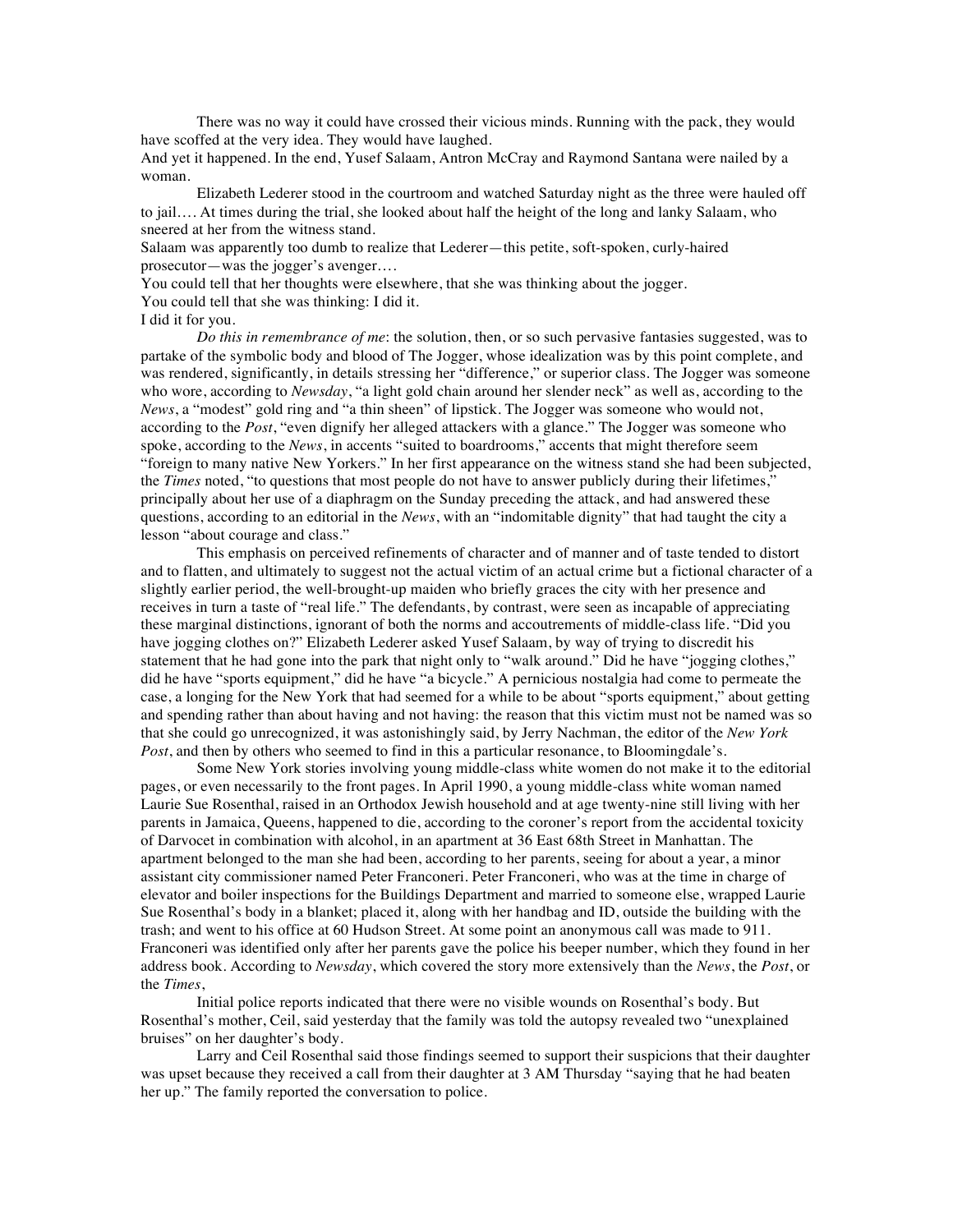"I told her to get into a cab and get home," Larry Rosenthal said yesterday. "The next I heard was two detectives telling me terrible things."

"The ME [medical examiner] said the bruises did not constitute a beating but they were going to examine them further," Ceil Rosenthal said.

"There were some minor bruises," a spokeswoman for the office of the chief medical examiner told *Newsday* a few days later, but the bruises "did not in any way contribute to her death." This is worth rerunning: a young woman calls her parents at three in the morning, "distraught." She says that she has been beaten up. A few hours later, on East 68th Street between Madison and Park Avenues, a few steps from Porthault and Pratesi and Armani and Saint Laurent and the Westbury Hotel, at a time of day in this part of New York 10021 when Jim Buck's dog trainers are assembling their morning packs and Henry Kravis's Bentley is idling outside his Park Avenue apartment and the construction crews are clocking in over near the Frick at the multi-million-dollar houses under reconstruction for Bill Cosby and for the owner of The Limited, this young middle-class white woman's body, showing bruises, gets put out with the trash. "Everybody got upside down because of who he was," an unidentified police officer later told Jim Dwyer of *Newsday*, referring to the man who put the young woman out with the trash. "If it had happened to anyone else, nothing would have come of it. A summons would have been issued and that would have been the end of it." In fact nothing did come of the death of Laurie Sue Rosenthal, which might have seemed a natural tabloid story but failed, on several levels, to catch the local imagination. For one thing she could not be trimmed into the role of the preferred tabloid victim, who is conventionally presented as fate's random choice (Laurie Sue Rosenthal had, for whatever reason, taken the Darvocet instead of a taxi home, her parents reported treatment for a previous Valium dependency, she could be presumed to have known over the course of a year that Franconeri was married and yet continued to see him); for another, she seemed not to have attended an expensive school or to have been employed in a glamour industry (no Ivy Grad, no Wall Street Exec), which made it hard to cast her as part of "what makes this city so vibrant and so great."

In August 1990, Peter Franconeri pleaded guilty to a misdemeanor, the unlawful removal of a body, and was sentenced by Criminal Court Judge Peter Benitez to seventy-five hours of community service. This was neither surprising nor much of a story (only twenty-three lines even in *Newsday*, on page twenty-nine of the city edition), and the case's resolution was for many people a kind of relief. The district attorney's office had asked for "some incarceration," the amount usually described as a touch, but no one wanted, it was said, to crucify the guy: Peter Franconeri was somebody who knew a lot of people, understood how to live in the city, who had for example not only the apartment on East 68th Street between Madison and Park but a house in Southampton and who also understood that putting a body outside with the trash was nothing to get upside down about, if it was handled right. Such understandings may in fact have been the city's true "ultimate shriek of alarm," but it was not a shriek the city wanted to recognize. **2.**

Perhaps the most arresting collateral news to surface, during the first few days after the attack on the Central Park jogger, was that a significant number of New Yorkers apparently believed the city sufficiently well-ordered to incorporate Central Park into their evening fitness schedules. "Prudence" was defined, even after the attack, as "staying south of 90th Street," or having "an awareness that you need to think about planning your routes," or, in the case of one woman interviewed by the *Times*, deciding to quit her daytime job (she was a lawyer) because she was "tired of being stuck out there, running later and later at night." "I don't think there's a runner who couldn't describe the silky, gliding feeling you get running at night," an editor of *Runner's World* told the *Times*. "You see less of what's around you and you become centered on your running."

The notion that Central Park at night might be a good place to "see less of what's around you" was recent. There were two reasons why Frederick Law Olmsted and Calvert Vaux, when they devised their winning entry in the 1858 competition for a Central Park design, decided to sink the transverse roads below grade level. One reason, the most often cited, was aesthetic, a recognition on the part of the designers that the four crossings specified by the terms of the competition, at 65th, 79th, 85th, and 97th Streets, would intersect the sweep of the landscape, be "at variance with those agreeable sentiments which we should wish the park to inspire." The other reason, which appears to have been equally compelling, had to do with security. The problem with grade-level crossings, Olmsted and Vaux wrote in their "Greensward" plan, would be this: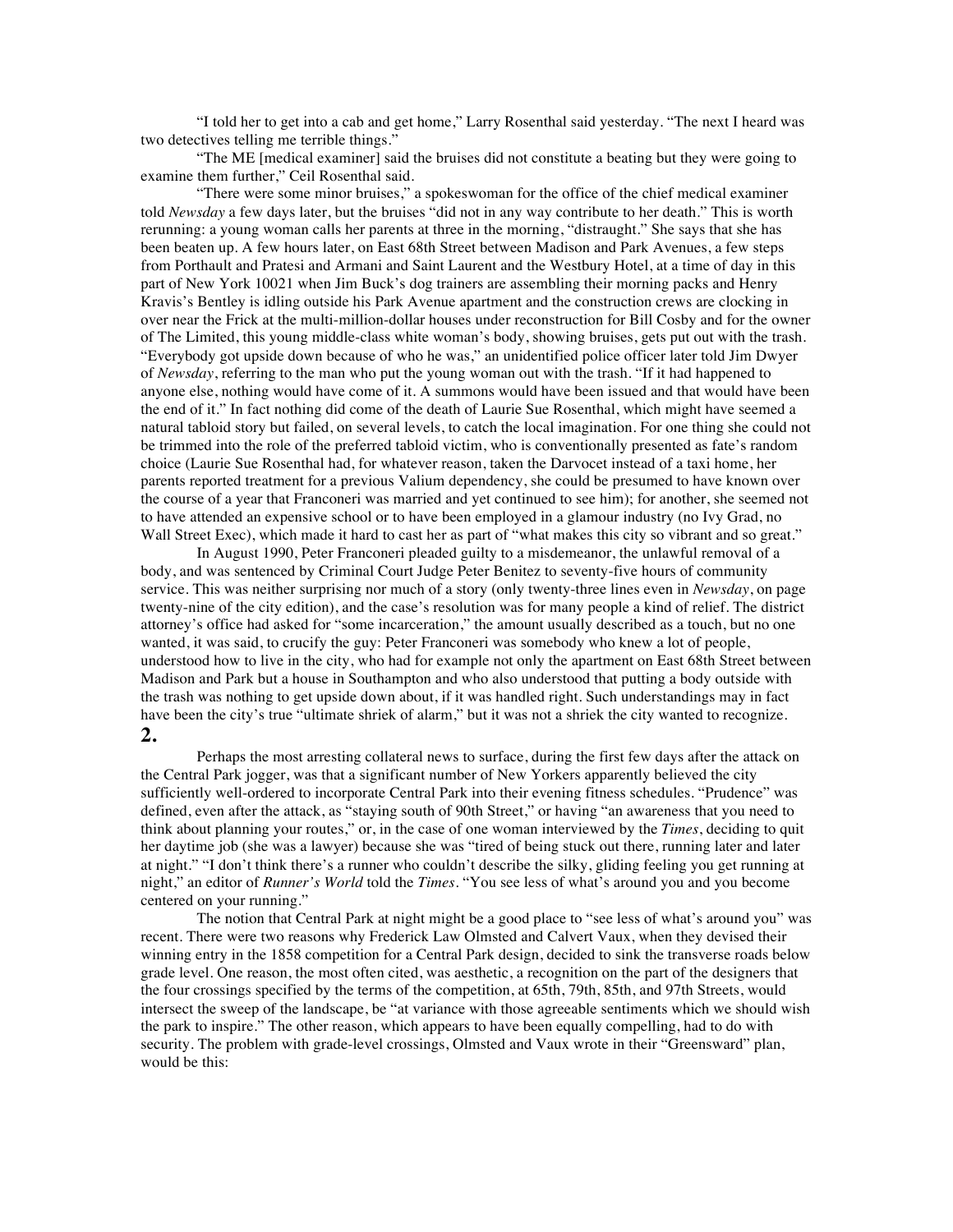The transverse roads will…have to be kept open, while the park proper will be useless for any good purpose after dusk; for experience has shown that even in London, with its admirable police arrangements, the public cannot be assured safe transit through large open spaces of ground after nightfall. These public thoroughfares will then require to be well lighted at the sides, and, to restrain marauders pursued by the police from escaping into the obscurity of the park, strong fences or walls, six or eight feet high, will be necessary.

The park, in other words, was seen from its conception as intrinsically dangerous after dark, a place of "obscurity," "useless for any good purpose," a refuge only for "marauders." The parks of Europe closed at nightfall, Olmsted noted in his 1882 pamphlet *The Spoils of the Park: With a Few Leaves from the Deep-laden Note-books of "A Wholly Unpractical Man,"* "but one surface road is kept open across Hyde Park, and the superintendent of the Metropolitan Police told me that a man's chances of being garrotted or robbed were, because of the facilities for concealment to be found in the Park, greater in passing at night along this road than anywhere else in London."

In the high pitch of the initial "jogger" coverage, suggesting as it did a city overtaken by animals, this pragmatic approach to urban living gave way to a more ideal construct, one in which New York either had once been or should be "safe," and now, as in Governor Cuomo's "none of us is safe," was not. It was time, accordingly, to "take it back," time to "say no"; time, as David Dinkins would put it during his campaign for the mayoralty in the summer of 1989, to "draw the line." What the line was to be drawn against was "crime," an abstract, a free-floating specter that could be dispelled by certain acts of personal affirmation, by the kind of moral rearmament which later figured in Mayor Dinkins's plan to revitalize the city by initiating weekly "Tuesday Night Out Against Crime" rallies.

By going into the park at night, Tom Wicker wrote in the *Times*, the victim in this case had "affirmed the primacy of freedom over fear." A week after the assault, Susan Chace suggested on the op-ed page of the *Times* that readers walk into the park at night and join hands. "A woman can't run in the park at an offbeat time," she wrote. "Accept it, you say. I can't. It shouldn't be like this in New York City, in 1989, in spring." Ronnie Eldridge also suggested that readers walk into the park at night, but to light candles. "Who are we that we allow ourselves to be chased out of the most magnificent part of our city?" she asked, and also: "If we give up the park, what are we supposed to do: Fall back to Columbus Avenue and plant grass?" This was interesting, suggesting as it did that the city's not inconsiderable problems could be solved by the willingness of its citizens to hold or draw some line, to "say no"; in other words that a reliance on certain magical gestures could affect the city's fate.

The insistent sentimentalization of experience, which is to say the encouragement of such reliance, is not new in New York. A preference for broad strokes, for the distortion and flattening of character, and for the reduction of events to narrative, has been for well over a hundred years the heart of the way the city presents itself: Lady Liberty, huddled masses, ticker-tape parades, heroes, gutters, bright lights, broken hearts, eight million stories in the naked city; eight million stories and all the same story, each devised to obscure not only the city's actual tensions of race and class but also, more significantly, the civic and commercial arrangements that rendered those tensions irreconcilable.

Central Park itself was such a "story," an artificial pastoral in the nineteenth-century English romantic tradition, conceived, during a decade when the population of Manhattan would increase by 58 percent, as a civic project that would allow the letting of contracts and the employment of voters on a scale rarely before undertaken in New York. Ten million cartloads of dirt would need to be shifted during the twenty years of its construction. Four to five million trees and plants would need to be planted, half a million cubic yards of topsoil imported, 114 miles of ceramic pipe laid.

Nor need the completion of the park mean the end of the possibilities: in 1870, once William Marcy Tweed had revised the city charter and invented his Department of Public Parks, new roads could be built whenever jobs were needed. Trees could be dug up, and replanted. Crews could be set loose to prune, to clear, to hack at will. Frederick Law Olmsted, when he objected, could be overridden, and finally eased out. "A 'delegation' from a great political organization called on me by appointment," Olmsted wrote in *The Spoils of the Park*, recalling the conditions under which he had worked:

After introductions and handshakings, a circle was formed, and a gentleman stepped before me, and said, "We know how much pressed you must be…but at your convenience our association would like to have you determine what share of your patronage we can expect, and make suitable arrangements for our using it. We will take the liberty to suggest, sir, that there could be no more convenient way than that you should send us our due quota of tickets, if you please, sir, in this form, *leaving us to fill in the name*." Here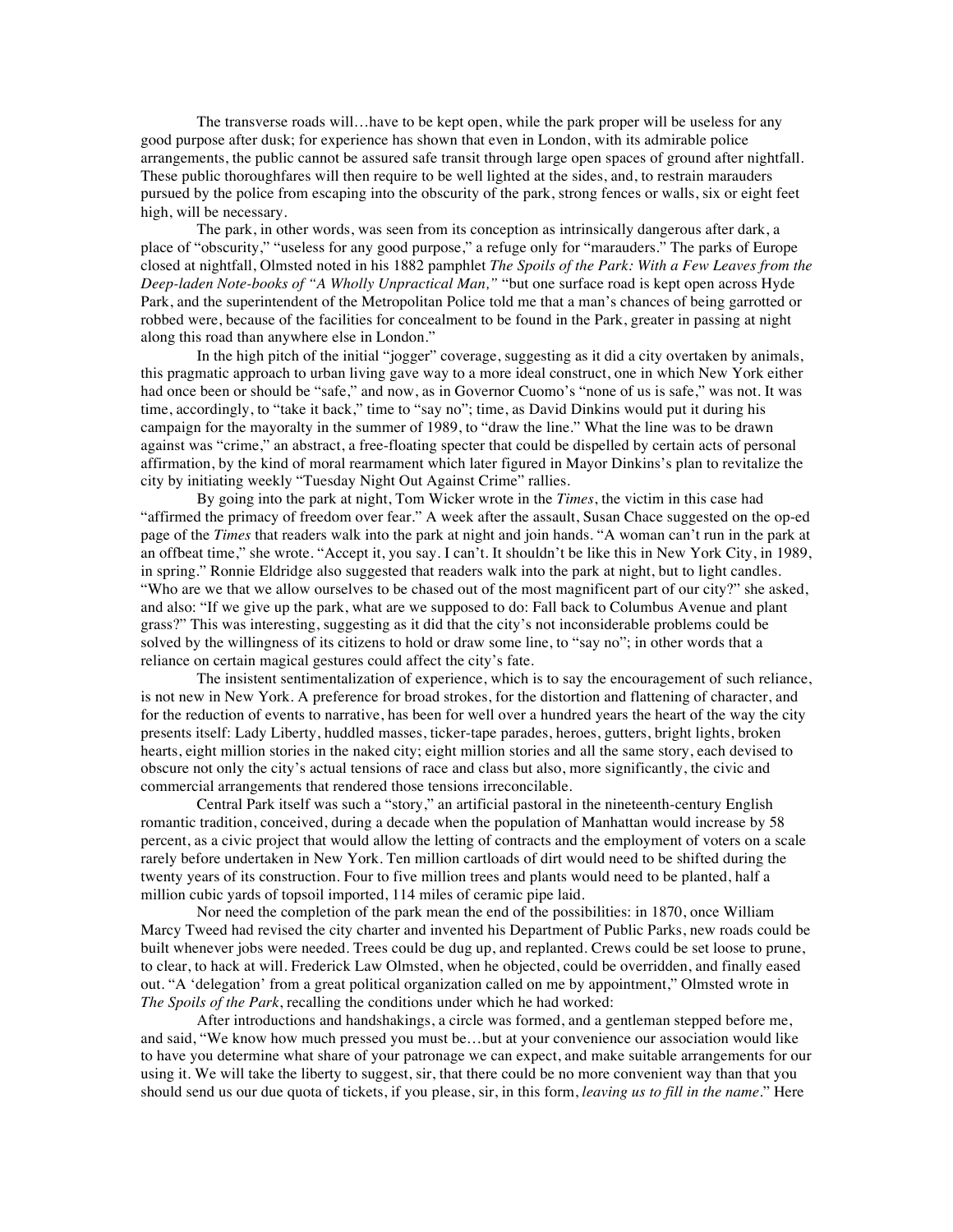a pack of printed tickets was produced, from which I took one at random. It was a blank appointment and bore the signature of Mr. Tweed….

As superintendent of the Park, I once received in six days more than seven thousand letters of advice as to appointments, nearly all from men in office…. I have heard a candidate for a magisterial office in the city addressing from my doorsteps a crowd of such advice-bearers, telling them that I was bound to give them employment, and suggesting plainly, that, if I was slow about it, a rope round my neck might serve to lessen my reluctance to take good counsel. I have had a dozen men force their way into my house before I had risen from bed on a Sunday morning, and some break into my drawing-room in their eagerness to deliver letters of advice.

Central Park, then, for its underwriters if not for Olmsted, was about contracts and concrete and kickbacks, about pork, but the sentimentalization that worked to obscure the pork, the "story," had to do with certain dramatic contrasts, or extremes, that were believed to characterize life in this as in no other city. These "contrasts," which have since become the very spine of the New York narrative, appeared early on: Philip Hone, the mayor of New York in 1826 and 1827, spoke in 1843 of a city "overwhelmed with population, and where the two extremes of costly luxury in living, expensive establishments and improvident wastes are presented in daily and hourly contrast with squalid mixing and hapless destruction." Given this narrative, Central Park could be and ultimately would be seen the way Olmsted himself saw it, as an essay in democracy, a social experiment meant to socialize a new immigrant population and to ameliorate the perilous separation of rich and poor. It was the duty and the interest of the city's privileged class, Olmsted had suggested some years before he designed Central Park, to "get up parks, gardens, music, dancing schools, reunions which will be so attractive as to force into contact the good and the bad, the gentleman and the rowdy."

The notion that the interests of the "gentleman" and the "rowdy" might be at odds did not intrude: then as now, the preferred narrative worked to veil actual conflict, to cloud the extent to which the condition of being rich was predicated upon the continued neediness of a working class; to confirm the responsible stewardship of "the gentleman" and to forestall the possibility of a self-conscious, or politicized, proletariat. Social and economic phenomena, in this narrative, were personalized. Politics were exclusively electoral. Problems were best addressed by the emergence and election of "leaders," who could in turn inspire the individual citizen to "participate," or "make a difference." "Will you help?" Mayor Dinkins asked New Yorkers, in a September address from St. Patrick's Cathedral intended as a response to the "New York crime wave" stories then leading the news. "Do you care? Are you ready to become part of the solution?"

"Stay," Governor Cuomo urged the same New Yorkers. "Believe. Participate. Don't give up." Manhattan Borough President Ruth Messinger, at the dedication of a school flagpole, mentioned the importance of "getting involved" and "participating," or "pitching in to put the shine back on The Big Apple." In a discussion of the popular "New York" stories written between 1902 and 1910 by William Sidney Porter, or "O. Henry," William R. Taylor of the State University of New York at Stony Brook spoke of the way in which these stories, with their "focus on individuals' plights," their "absence of social or political implications" and "ideological neutrality," provided "a miraculous form of social glue":

These sentimental accounts of relations between classes in the city have a specific historical meaning: empathy without political compassion. They reduce the scale of human suffering to what atomized individuals endure as their plucky, sad lives were recounted week after week for almost a decade…. Their sentimental reading of oppression, class differences, human suffering, and affection helped create a new language for interpreting the city's complex society, a language that began to replace the threadbare moralism that New Yorkers inherited from nineteenth-century readings of the city. This language localized suffering in particular moments and confined it to particular occasions; it smoothed over differences because it could be read almost the same way from either end of the social scale. $\dot{\cdot}$ 

Stories in which terrible crimes are inflicted on innocent victims, offering as they do a similarly sentimental reading of class differences and human suffering, a reading that promises both resolution and retribution, have long performed as the city's endorphins, a built-in source of natural morphine working to blur the edges of real and to a great extent insoluble problems. What is singular about New York, and remains virtually incomprehensible to people who live in less rigidly organized parts of the country, is the minimal level of comfort and opportunity its citizens have come to accept. The romantic capitalist pursuit of privacy and security and individual freedom, so taken for granted nationally, plays, locally, not much role. A city where virtually every impulse has been to stifle rather than to encourage normal competition, New York works, when it does work, not on a market economy but on little deals, payoffs,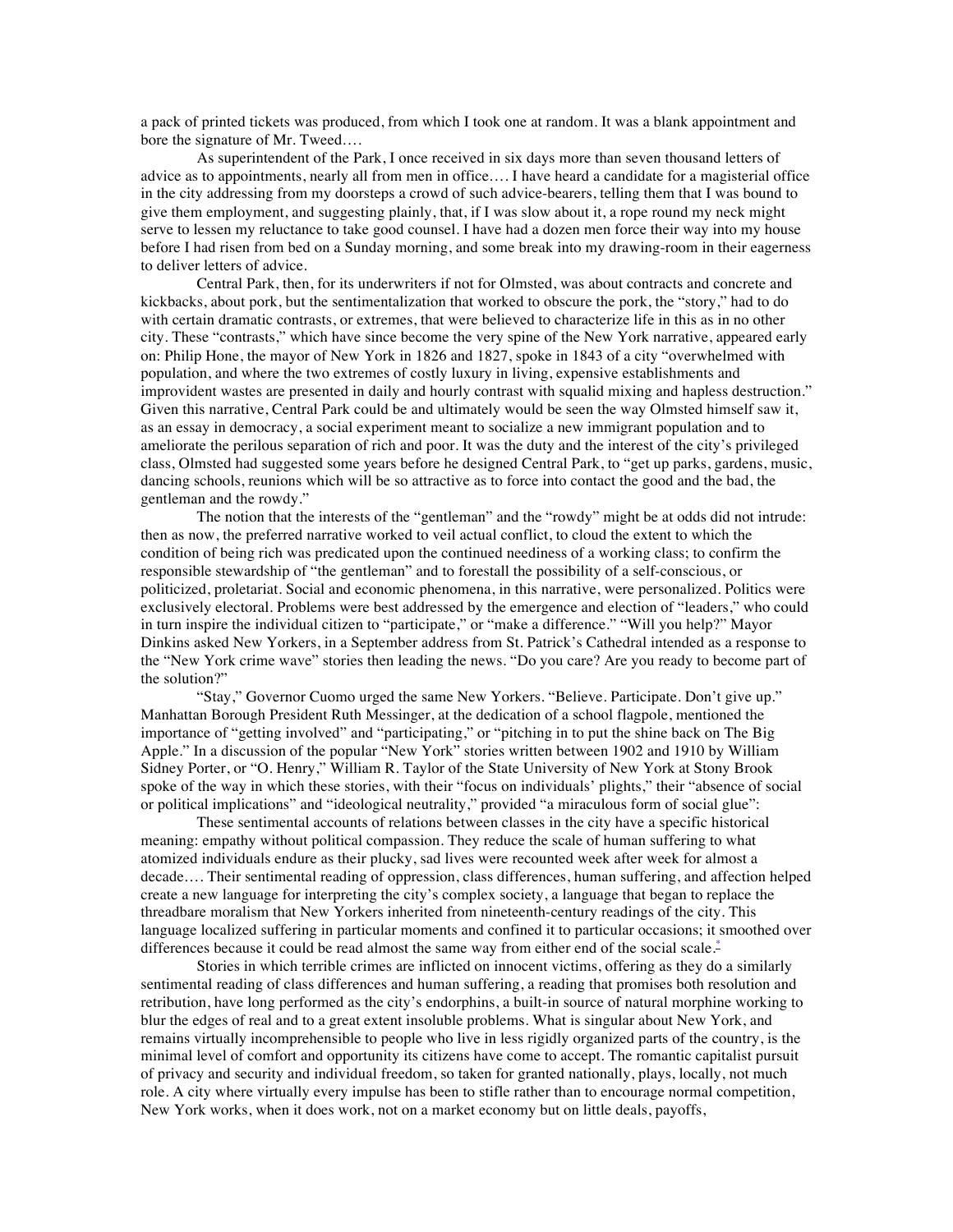accommodations, baksheesh, arrangements that circumvent the direct exchange of goods and services and prevent what would be, in a competitive economy, the normal ascendance of the superior product.

There were in the five boroughs in 1990 only 581 supermarkets (a supermarket, as defined by the trade magazine *Progressive Grocer*, is a market that does an annual volume of two million dollars), or, assuming a population of eight million, one supermarket for every 13,769 citizens. Groceries, costing more than they should because of this absence of competition and also because of the proliferation of payoffs required to ensure this absence of competition (produce, we have come to understand, belongs to the Gambinos, and fish to the Lucheses and the Genoveses, and a piece of the construction of the market to each of the above, but keeping the door open belongs finally to the inspector here, the inspector there), are carried home or delivered, as if in Jakarta, by pushcart.

It has historically taken, in New York as if in Mexico City, ten years to process and specify and bid and contract and construct a new school; twenty or thirty years to build or, in the cases of Bruckner Boulevard and the West Side Highway, to not quite build a highway. A recent public scandal revealed that a batch of city-ordered Pap smears had gone unread for more than a year (in the developed world the Pap smear, a test for cervical cancer, is commonly read within a few days); what did not become a public scandal, what is still accepted as the way things are, is that even Pap smears ordered by Park Avenue gynecologists can go unread for several weeks.

Such resemblances to cities of the third world are in no way casual, or based on the "color" of a polyglot population: these are all cities arranged primarily not to improve the lives of their citizens but to be labor-intensive, to accommodate, ideally at the subsistence level, since it is at the subsistence level that the work force is most apt to be captive and loyalty assured, a third-world population. In some ways New York's very attractiveness, its promises of opportunity and improved wages, its commitments as a city in the developed world, were what seemed destined to render it ultimately unworkable. Where the vitality of such cities in the less developed world had depended on their ability to guarantee low-cost labor and an absence of regulation, New York had historically depended instead on the constant welling up of new businesses, of new employers to replace those phased out, like the New York garment manufacturers who found it cheaper to make their clothes in Hong Kong or Kuala Lumpur or Taipei, by rising local costs.

It had been the old pattern of New York, supported by an expanding national economy, to lose one kind of business and gain another. It was the more recent error of New York to misconstrue this history of turnover as an indestructible resource, there to be taxed at will, there to be regulated whenever a dollar could be seen in doing so, there for the taking. By 1977, New York had lost some 600,000 jobs, most of them in manufacturing and in the kinds of small businesses that could no longer maintain their narrow profit margins inside the city. During the "recovery" years, from 1977 until 1988, most of these jobs were indeed replaced, but in a potentially perilous way: of the 500,000 new jobs created, most were in the area most vulnerable to a downturn, that of financial and business services, and many of the rest in an area not only equally vulnerable to bad times but dispiriting to the city even in good, that of tourist and restaurant services.

The demonstration that many kinds of businesses were finding New York expendable had failed to prompt real efforts to make the city more competitive. Taxes grew still more punitive, regulation more byzantine. Forty-nine thousand new jobs were created in New York's city agencies between 1983 and 1990, even as the services provided by those agencies were widely perceived to decline. Attempts at "reform" typically tended to create more jobs: in 1988, in response to the length of time it was taking to build or repair a school, a new agency, the School Construction Authority, was formed. A New York City school, it was said, would now take only five years to build. The head of the School Construction Authority was to receive \$145,000 a year and each of the three vice-presidents \$110,000 a year. An executive gym, with Nautilus equipment, was contemplated for the top floor of the agency's new headquarters at the International Design Center in Long Island City. Two years into this reform, the backlog on repairs to existing schools stood at 33,000 outstanding requests. "To relieve the charity of friends of the support of a half-blind and half-witted man by employing him at the public expense as an inspector of cement may not be practical with reference to the permanent firmness of a wall," Olmsted noted after his Central Park experience, "while it is perfectly so with reference to the triumph of sound doctrine at an election."

In fact the highest per capita taxes of any city in the United States (and, as anyone running a small business knows, the widest variety of taxes) provide, in New York, unless the citizen is prepared to cut a side deal here and there, only the continuing multiplication of regulations designed to benefit the contractors and agencies and unions with whom the regulators have cut their own deals. A kitchen appliance accepted throughout the rest of the United States as a basic postwar amenity, the in-sink garbage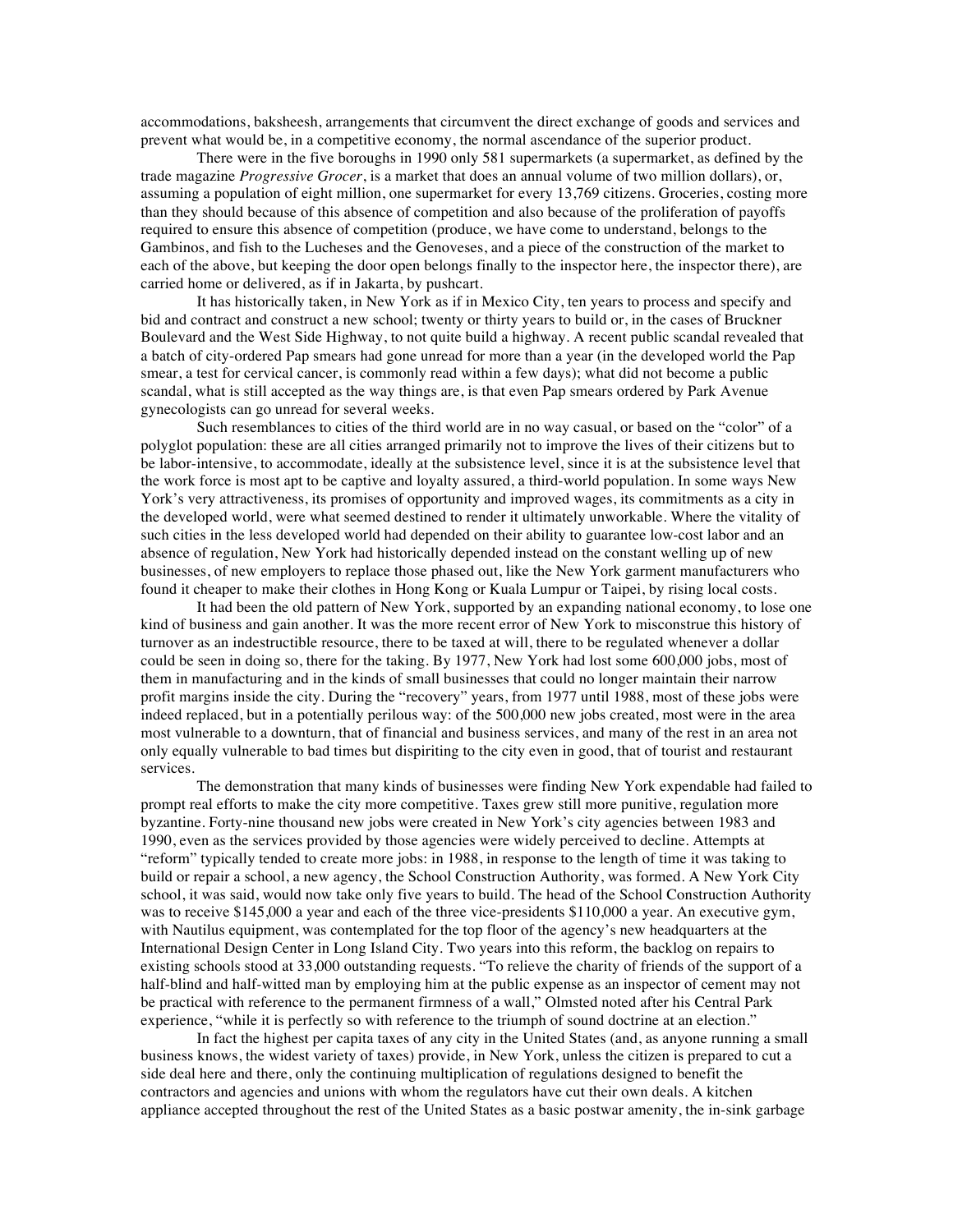disposal unit, is for example illegal in New York. Disposals, a city employee advised me, not only encourage rats and "bacteria," presumably in a way that bags of garbage sitting on the sidewalk do not ("because it is," I was told when I asked how this could be), but also encourage people "to put their babies down them."

On the one hand this illustrates how a familiar urban principle, that of patronage (the more garbage there is to be collected, the more garbage collectors can be employed), can be reduced, in the bureaucratic wilderness that is any third world city, to voodoo; on the other it reflects this particular city's underlying criminal ethic, its acceptance of graft and grift as the bedrock of every transaction. "Garbage costs are outrageous," an executive of Supermarkets General, which owns Pathmark, recently told *City Limits* about why the chains preferred to locate in the suburbs. "Every time you need to hire a contractor, it's a problem." The problem, however, is one from which not only the contractor but everyone with whom the contractor does business—a chain of direct or indirect patronage extending deep into the fabric of the city—stands to derive one or another benefit, which was one reason the death of the young middle-class white woman in the East 68th Street apartment of the assistant commissioner in charge of boiler and elevator inspections flickered so feebly on the local attention span.

It was only within the transforming narrative of "contrasts" that both the essential criminality of the city and its related absence of civility could become points of pride, evidence of "energy": if you could make it here you could make it anywhere, hello sucker, get smart. Those who did not get the deal, who bought retail, who did not know what it took to get their electrical work signed off, were dismissed as provincials, bridge-and-tunnels, out-of-towners who did not have what it took not to get taken. "Every tourist's nightmare became a reality for a Maryland couple over the weekend when the husband was beaten and robbed on Fifth Avenue in front of Trump Tower," began a story in *The New York Post* this summer. "Where do you think we're from, Iowa?" the prosecutor who took Robert Chambers's statement said on videotape by way of indicating that he doubted Chambers's version of Jennifer Levin's death. "They go after poor people like you from out of town, they prey on the tourists," a clerk explained last spring in the West 46th Street computer store where my husband and I had taken refuge to escape three muggers. My husband said that we lived in New York. "That's why they didn't get you," the clerk said, effortlessly incorporating this change in the data. "That's how you could move fast."

The narrative comforts us, in other words, with the assurance that the world is knowable, even flat, and New York its center, its motor, its dangerous but vital "energy." "FAMILY IN FATAL MUGGING LOVED NEW YORK" was the *Times* headline on a story following the September murder, in the Seventh Avenue IND station, of a twenty-two-year-old tourist from Utah. The young man, his parents, his brother, and his sister-in-law had attended the US Open and were reportedly on their way to dinner at a Moroccan restaurant downtown. "New York, to them, was the greatest place in the world," a family friend from Utah was quoted as having said. Since the narrative requires that the rest of the country provide a dramatic contrast to New York, the family's hometown in Utah was characterized by the *Times* as a place where "life revolves around the orderly rhythms of Brigham Young University" and "there is only about one murder a year." The town was in fact Provo, where Gary Gilmore shot the motel manager, both in life and in *The Executioner's Song*. "She loved New York, she just loved it," a friend of the assaulted jogger told the *Times* after the attack. "I think she liked the fast pace, the competitiveness."

New York, the *Times* concluded, "invigorated" the jogger, "matched her energy level." At a time when the city lay virtually inert, when forty thousand jobs had been wiped out in the financial markets and former traders were selling shirts at Bergdorf Goodman for Men, when the rate of mortgage delinquencies had doubled, when fifty or sixty million square feet of office space remained unrented (sixty million square feet of unrented office space is the equivalent of fifteen darkened World Trade Towers) and even prime commercial blocks on Madison Avenue in the Seventies were boarded up, empty; at a time when the money had dropped out of all the markets and the Europeans who had lent the city their élan and their capital during the Eighties had moved on, vanished to more cheerful venues, this notion of the city's "energy" was sedative, as was the commandeering of "crime" as the city's central problem.

# **3.**

The extent to which the October 1987 crash of the New York financial markets damaged the illusions of infinite recovery and growth on which the city had operated during the 1980s had been at first hard to apprehend. "Ours is a time of New York ascendant," the New York City Commission on the Year 2000, created during the mayoralty of Ed Koch to reflect the best thinking of the city's various business and institutional establishments, had declared in its 1987 report. "The city's economy is stronger than it has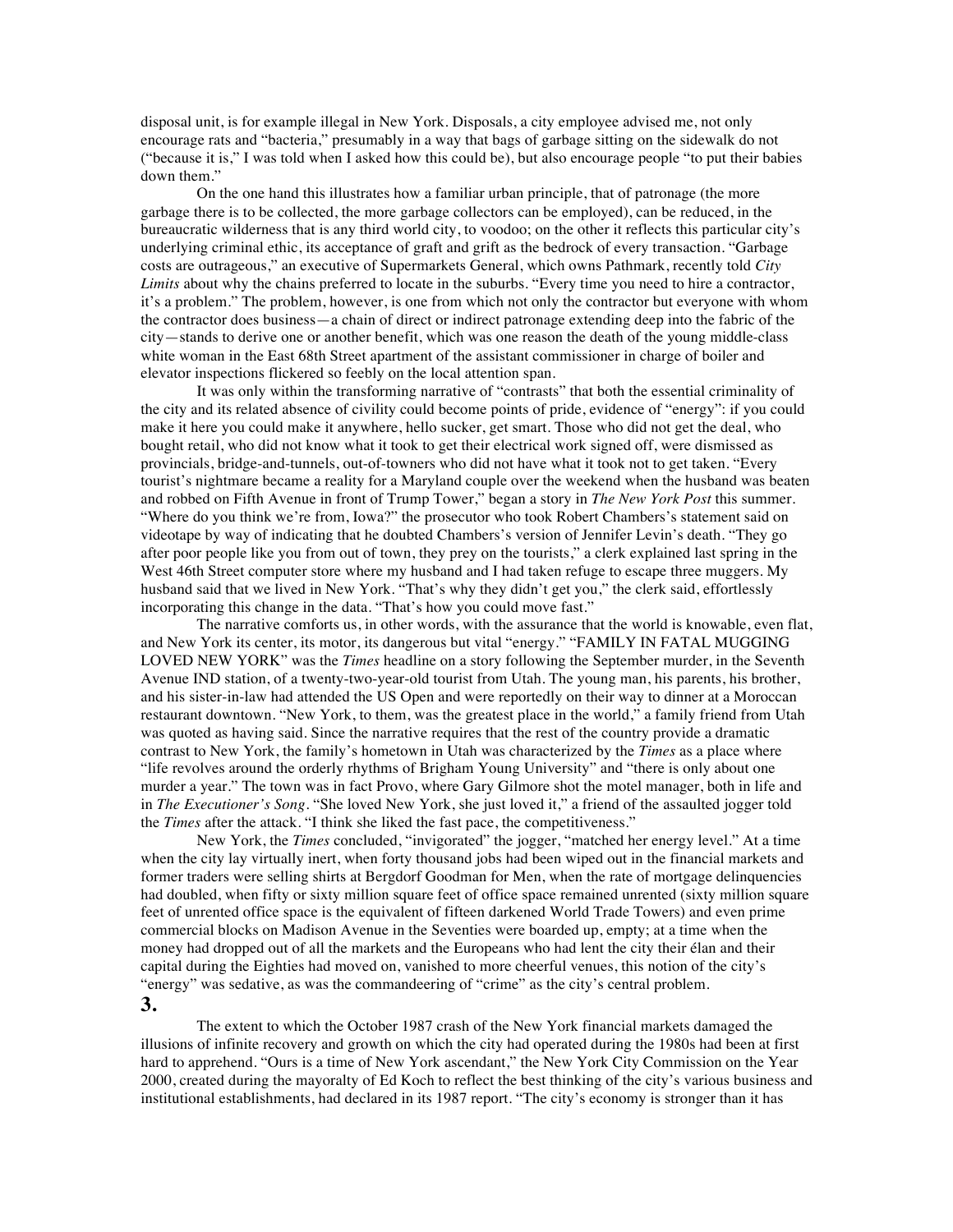been in decades, and is driven both by its own resilience and by the national economy; New York is more than ever the international capital of finance, and the gateway to the American economy…." And then, its citizens had come gradually to understand, it was not. This perception that something was "wrong" in New York had been insidious, a slow onset illness at first noticeable only in periods of temporary remission. Losses that might have seemed someone else's problem (or even comeuppance) as the markets were in their initial 1987 free fall, and that might have seemed more remote still as the markets regained the appearance of strength, had come imperceptibly but inexorably to alter the tone of daily life. By April 1990, people who lived in and around New York were expressing, in interviews with the *Times*, considerable anguish and fear that they did so: "I feel very resentful that I've lost a lot of flexibility in my life," one said. "I often wonder, 'Am I crazy for coming here?' " "People feel a sense of impending doom about what may happen to them," a clinical psychologist said. People were "frustrated," "feeling absolutely desolate," "trapped," "angry," "terrified," and "on the verge of panic."

It was a panic that seemed in many ways specific to New York, and inexplicable outside it. Even now, when the troubles of New York are a common theme, Americans from less depressed venues have difficulty comprehending the nature of those troubles, and tend to attribute them, as New Yorkers themselves have come to do, to "crime." ESCAPE FROM NEW YORK was the headline on the front page of the *New York Post* on September 10, 1990. RAMPAGING CRIME WAVE HAS 59 PERCENT OF RESIDENTS TERRIFIED. MOST WOULD GET OUT OF THE CITY, SAYS TIME/CNN POLL. This poll appeared in the edition of *Time* dated September 17, 1990, which carried the cover legend THE ROTTING OF THE BIG APPLE. "Reason: a surge of drugs and violent crime that government officials seem utterly unable to combat," the story inside explained. Columnists referred, locally, to "this sewer of a city." The *Times* ran a plaintive piece about the snatching of Elizabeth Rohatyn's Hermes handbag outside Arcadia, a restaurant on East 62nd Street that had for a while seemed the very heart of the New York everyone now missed, the New York where getting and spending could take place without undue reference to having and not having, the duty-free New York; that this had occurred to the wife of Felix Rohatyn, who was widely perceived to have saved the city from its fiscal crisis in the mid-Seventies, seemed to many a clarion irony.

This question of crime was tricky. There were in fact eight American cities with higher homicide rates, and twelve with higher overall crime rates. Crime had long been taken for granted in the less affluent parts of the city, and had become in the mid-Seventies, as both unemployment and the costs of maintaining property rose and what had once been functioning neighborhoods were abandoned and burned and left to whoever claimed them, endemic. "In some poor neighborhoods, crime became almost a way of life," Jim Sleeper, an editor at *Newsday* and the author of *The Closest of Strangers: Liberalism and the Politics of Race in New York*, noted in his discussion of the social disintegration that occurred during this period: …a subculture of violence with complex bonds of utility and affection within families and the larger, "lawabiding" community. Struggling merchants might "fence" stolen goods, for example, thus providing quick cover and additional incentive for burglaries and robberies; the drug economy became more vigorous, reshaping criminal life-styles and tormenting the loyalties of families and friends. A walk down even a reasonably busy street in a poor, minority neighborhood at high noon could become an unnerving journey into a landscape eerie and grim.

What seemed markedly different a decade later, what made crime a "story," was that the more privileged, and especially the more privileged white, citizens of New York had begun to feel unnerved at high noon in even their own neighborhoods. Although New York City Police Department statistics suggested that white New Yorkers were not actually in increased mortal danger (the increase in homicides between 1977 and 1989, from 1,557 to 1,903, was entirely in what the NYPD classified as Hispanic, Asian, and black victims; the number of white murder victims had steadily declined, from 361 in 1977 to 227 in 1984 and 190 in 1989), the apprehension of such danger, exacerbated by street snatches and muggings and the quite useful sense that the youth in the hooded sweatshirt with his hands jammed in his pockets might well be a predator, had become general. These more privileged New Yorkers now felt unnerved not only on the street, where the necessity for evasive strategies had become an exhausting constant, but even in the most insulated and protected apartment buildings. As the residents of such buildings, the owners of twelveand sixteen- and twenty-four-room apartments, watched the potted ficus trees disappear from outside their doors and the graffiti appear on their limestone walls and the smashed safety glass from car windows get swept off their sidewalks, it had become increasingly easy to imagine the outcome of a confrontation between, say, the relief night doorman and six dropouts from Julia Richman High School on East 67th Street.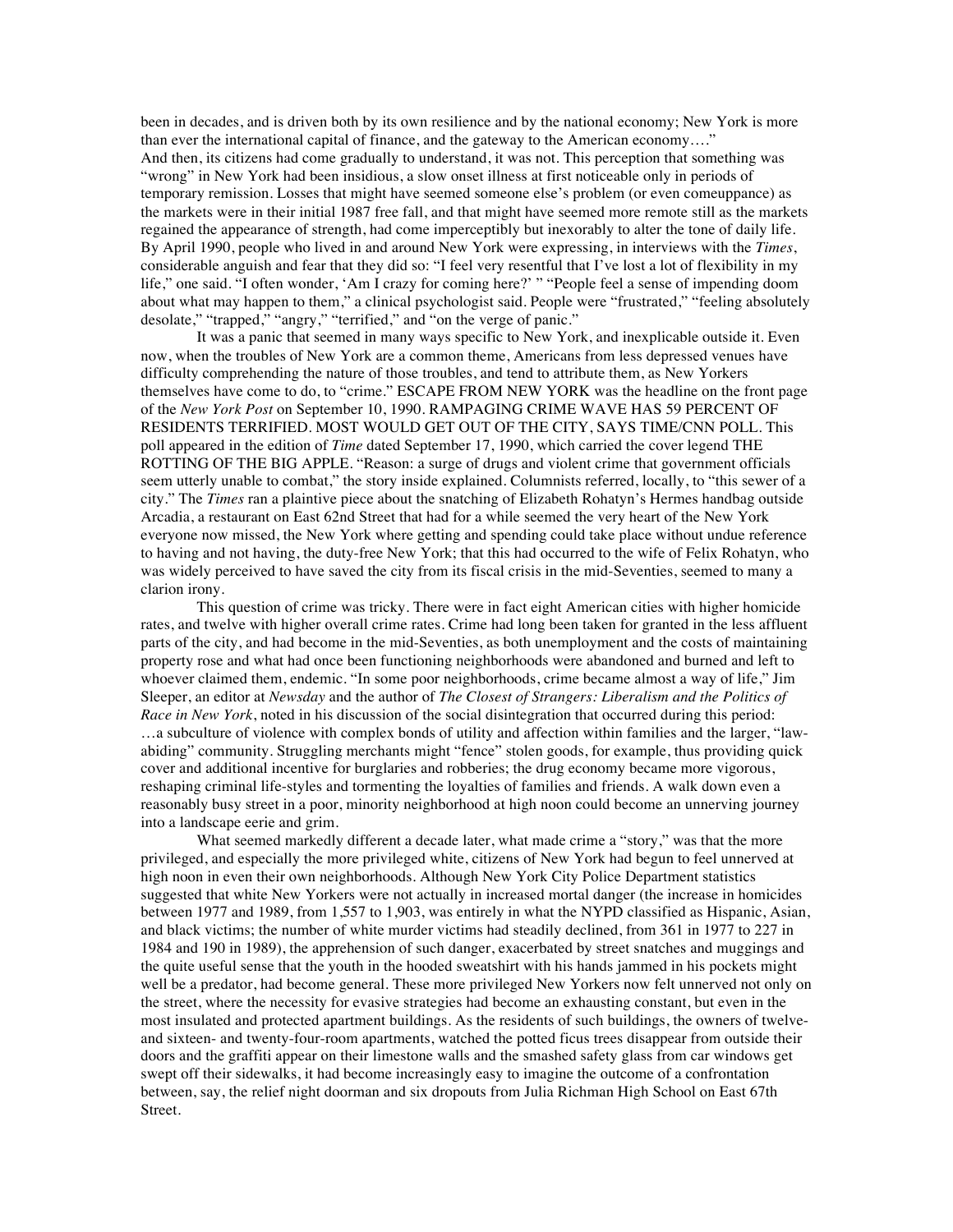And yet those New Yorkers who had spoken to the *Times* in April of 1990 about their loss of flexibility, about their panic, their desolation, their anger, and their sense of impending doom, had not been talking about drugs, or crime, or any of the city's more publicized and to some extent inflated ills. These were people who did not for the most part have twelve- and sixteen-room apartments and doormen and the luxury of projected fears. These people were talking instead about an immediate fear, about money, about the vertiginous plunge in the value of their houses and apartments and condominiums, about the possibility or probability of foreclosure and loss; about, implicitly, their fear of being left, like so many they saw every day, below the line, out in the cold, on the street.

This was a climate in which many of the questions that had seized the city's attention in 1987 and 1988, for example that of whether Mortimer Zuckerman should be "allowed" to build two fifty-nine-story office towers on the site of what is now the Coliseum, seemed in retrospect wistful, the baroque concerns of better times. "There's no way anyone would make a sane judgment to go into the ground now," a vicepresident at Cushman and Wakefield told *The New York Observer* about the delay in the Coliseum project, which had in fact lost its projected major tenant, Salomon Brothers, shortly after Black Monday, 1987. "It would be suicide. You're better off sitting in a tub of water and opening your wrists." Such fears were, for a number of reasons, less easy to incorporate into the narrative than the fear of crime.

The imposition of a sentimental, or false, narrative on the disparate and often random experience that constitutes the life of a city or a country means, necessarily, that much of what happens in that city or country will be rendered merely illustrative, a series of set pieces, or performance opportunities. Mayor Dinkins could, in such a symbolic substitute for civic life, "break the boycott" (the Flatbush boycott organized to mobilize resentment of Korean merchants in black neighborhoods) by purchasing a few dollars worth of produce from a Korean grocer on Church Avenue. Governor Cuomo could "declare war on crime" by calling for five thousand additional police; Mayor Dinkins could "up the ante" by calling for sixty-five hundred. "White slut comes into the park looking for the African man," a black woman could say, her voice loud but still conversational, in the corridor outside the courtroom where, during the summer of 1990, the first three defendants in the Central Park attack, Antron McCray, Yusef Salaam, and Raymond Santana, were tried on charges of attempted murder, assault, sodomy, and rape. "Boyfriend beats shit out of her, they blame it on our boys," the woman could continue, and then, referring to a young man with whom the victim had at one time split the cost of an apartment: "How about the roommate, anybody test his semen? No. He's white. They don't do it to each other."

Glances could then flicker among those reporters and producers and courtroom sketch artists and photographers and cameramen and techs and summer interns who assembled daily at 111 Centre Street. Cellular phones could be picked up, a show of indifference. Small talk could be exchanged with the marshals, a show of solidarity. The woman could then raise her voice: "White folk, all of them are devils, even those that haven't been born yet, they are *devils*. Little *demons*. I don't understand these devils, I guess they think this is *their court*." The reporters could gaze beyond her, faces blank, no eye contact, a more correct form of hostility and also more lethal. The woman could hold her ground but avert her eyes, letting her gaze fall on another black, in this instance a black *Daily News* columnist, Bob Herbert. "You," she could say. "You are a *disgrace*. Go ahead. Line up there. Line up with the white folk. Look at them, lining up for their first-class seats while *my* people are downstairs behind *barricades*…kept behind barricades like *cattle*…not even allowed in the room to see their sons lynched…is that an *African* I see in that line? Or is that a *negro*. Oh, oh, sorry, shush, white folk didn't know, he was *passing*…."

In a city in which grave and disrupting problems had become general—problems of not having, problems of not making it, problems that demonstrably existed, among the mad and the ill and the underequipped and the overwhelmed, with decreasing reference to color—the case of the Central Park jogger provided more than just a safe, or structured, setting in which various and sometimes only marginally related rages could be vented. "This trial," the *Daily News* announced on its editorial page one morning in July 1990, midway through the trial of the first three defendants, "is about more than the rape and brutalization of a single woman. It is about the rape and the brutalization of a city. The jogger is a symbol of all that's wrong here. And all that's right, because she is nothing less than an inspiration."

The *News* did not define the ways in which "the rape and brutalization of the city" manifested itself, nor was definition necessary: this was a city in which the threat or the fear of brutalization had become so immediate that citizens were urged to take up their own defense, to form citizen patrols or militia, as in Beirut. This was a city in which between twenty and thirty neighborhoods had already given over their protection, which was to say the right to determine who belonged in the neighborhood and who did not and what should be done about it, to the Guardian Angels. This was a city in which a Brooklyn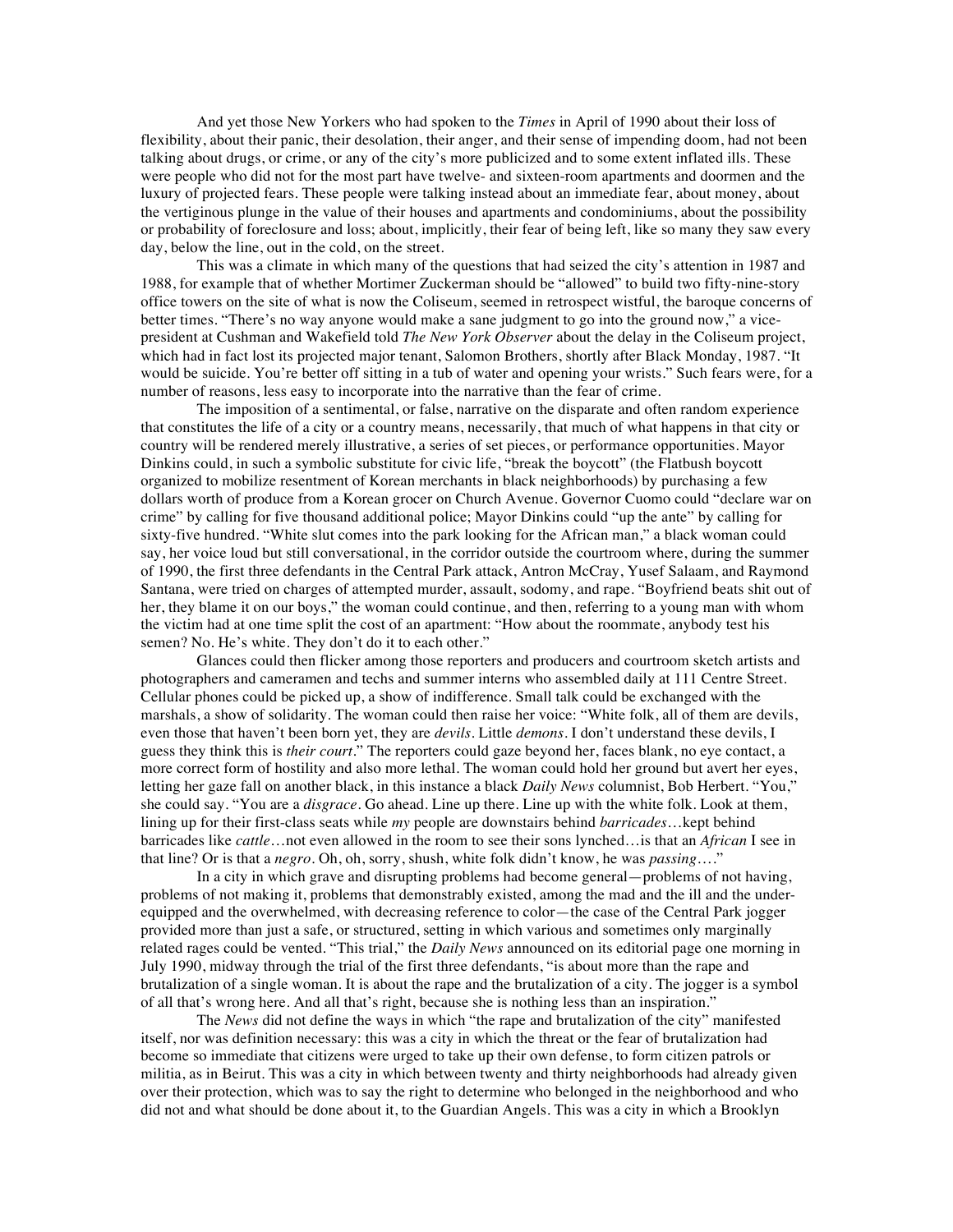vigilante group, which called itself "Crack Busters" and was said to be trying to rid its Bedford-Stuyvesant neighborhood of drugs, would before September was out "settle an argument" by dousing with gasoline and setting on fire an abandoned van and the three homeless citizens inside. This was a city in which the *Times* would soon perceive, in the failing economy, "a bright side for the city at large," the bright side being that while there was believed to have been an increase in the number of middle-income and upperincome families who wanted to leave the city, "the slumping market is keeping many of those families in New York."

In this city rapidly vanishing into the chasm between its actual life and its preferred narratives, what people said when they talked about the case of the Central Park jogger came to seem a kind of poetry, a way of expressing, without directly stating, different but equally volatile and similarly occult visions of the same disaster. One vision, shared by those who had seized upon the attack on the jogger as an exact representation of what was wrong with the city, was of a city systematically ruined, violated, raped by its underclass. The opposing vision, shared by those who had seized upon the arrest of the defendants as an exact representation of their own victimization, was of a city in which the powerless had been systematically ruined, violated, raped by the powerful. For so long as this case held the city's febrile attention, then, it offered a narrative for the city's distress, a frame in which the actual social and economic forces wrenching the city could be personalized and ultimately obscured.

Or rather it offered two narratives, mutually exclusive. Among a number of blacks, particularly those whose experience with or distrust of the criminal justice system was such that they tended to discount the fact that five of six defendants had to varying degrees admitted taking part in the attack, and to focus instead on the absence of any supporting forensic evidence incontrovertibly linking this victim to these defendants, the case could be read as a confirmation not only of their victimization but of the white conspiracy they saw at the heart of that victimization. For *The Amsterdam News*, which did not veer automatically to the radical analysis (a typical recent issue lauded the FBI for its minority recruiting and the Harlem National Guard for its high morale and readiness to go to the Gulf), the defendants could in this light be seen as victims of "a political trial," of a "legal lynching," of a case "rigged from the very beginning" by the decision of "the white press" that "whoever was arrested and charged in this case of the attempted murder, rape and sodomy of a well-connected, bright, beautiful and promising white woman was guilty, pure and simple."

For Alton H. Maddox, Jr., the message to be drawn from the case was that the American criminal justice system, which was under any circumstances "inherently and unabashedly racist," failed "to function equitably at any level when a Black male is accused of raping a white female." For others the message was more general, and worked to reinforce the fragile but functional mythology of an heroic black past, the narrative in which European domination could be explained as a direct and vengeful response to African superiority. "Today the white man is faced head on with what is happening on the Black Continent, Africa," Malcolm X wrote.

Look at the artifacts being discovered there, that are proving over and over again, how the black man had great, fine, sensitive civilizations before the white man was out of the caves. Below the Sahara, in the places where most of America's Negroes' foreparents were kidnapped, there is being unearthed some of the finest craftsmanship, sculpture and other objects, that has ever been seen by modern man. Some of these things now are on view in such places as New York City's Museum of Modern Art. Gold work of such fine tolerance and workmanship that it has no rival. Ancient objects produced by black hands…refined by those black hands with results that no human hand today can equal.

History has been so "whitened" by the white man that even the black professors have known little more than the most ignorant black man about the talents and rich civilizations and cultures of the black man of millenniums ago….

"Our proud African queen," the Reverend Al Sharpton had said of Tawana Brawley's mother, Glenda Brawley: "She stepped out of anonymity, stepped out of obscurity, and walked into history." It was said in the corridors of the courthouse where Yusef Salaam was tried that he carried himself "like an African king."

"It makes no difference anymore whether the attack on Tawana happened," William Kunstler had told *New York Newsday* when the alleged rape and torture of Tawana Brawley by a varying number of white police officers seemed, as an actual prosecutable crime if not as a window on what people needed to believe, to have dematerialized. "If her story was a concoction to prevent her parents from punishing her for staying out all night, that doesn't disguise the fact that a lot of young black women are treated the way she said she was treated." The importance of whether or not the crime had occurred was, in this view,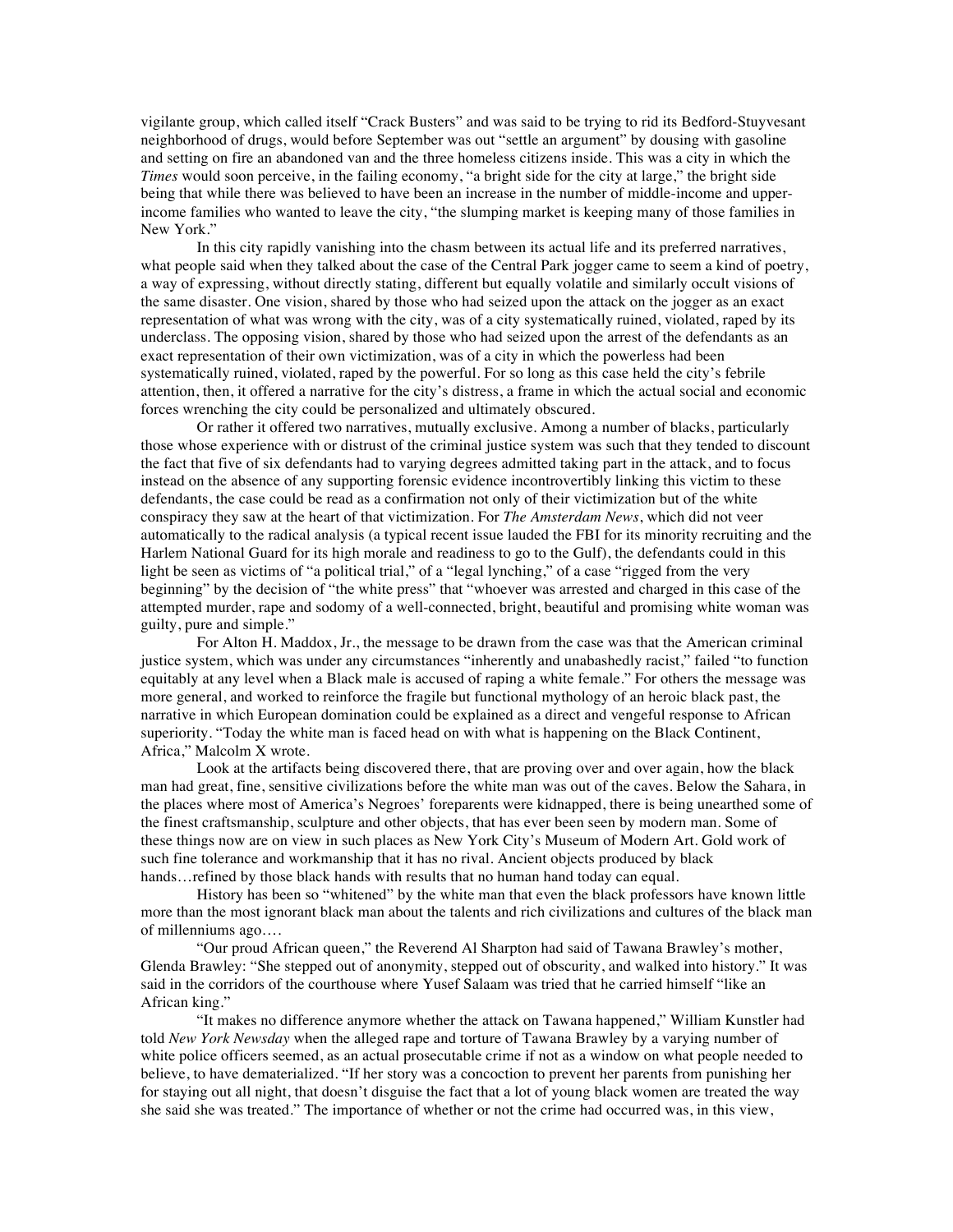entirely resident in the crime's "description," which was defined by Stanley Diamond in *The Nation* as "a crime that did not occur" but was "described with skill and controlled hysteria by the black actors as the epitome of degradation, a repellent model of what actually happens to too many black women."

A good deal of what got said around the edges of the jogger case, in the corridors and on the callin shows, seemed to derive exclusively from the suspicions of conspiracy increasingly entrenched among those who believe themselves powerless. A poll conducted in June 1990 by *The New York Times* and WCBS-TV News determined that 77 percent of blacks polled believed either that it was "true" or "might possibly be true" (as opposed to "almost certainly not true") that the government of the United States "singles out and investigates black elected officials in order to discredit them in a way it doesn't do with white officials." Sixty percent believed that it was true or might possibly be true that the government "deliberately makes sure that drugs are easily available in poor black neighborhoods in order to harm black people." Twenty-nine percent believed that it was true or might possibly be true that "the virus which causes AIDS was deliberately created in a laboratory in order to infect black people." In each case, the alternative response to "true" or "might possibly be true" was "almost certainly not true," which might have seemed in itself to reflect a less than ringing belief in the absence of conspiracy. "The conspiracy to destroy Black boys is very complex and interwoven," Jawanza Kunjufu, a Chicago educational consultant, wrote in his *Countering the Conspiracy to Destroy Black Boys*, a 1982 pamphlet which has since been extended to three volumes.

There are many contributors to the conspiracy, ranging from the very visible who are more obvious, to the less visible and silent partners who are more difficult to recognize. Those people who adhere to the doctrine of white racism, imperialism, and white male supremacy are easier to recognize. Those people who actively promote drugs and gang violence are active conspirators, and easier to identify. What makes the conspiracy more complex are those people who do not plot together to destroy Black boys, but, through their indifference, perpetuate it. This passive group of conspirators consists of parents, educators, and white liberals who deny being racists, but through their silence allow institutional racism to continue.

For those who proceeded from the conviction that there was underway a conspiracy to destroy blacks, particularly black boys, a belief in the innocence of these defendants, a conviction that even their own statements had been rigged against them or wrenched from them, followed logically. It was in the corridors and on the call-in shows that the conspiracy got sketched in, in a series of fantasy details that conflicted not only with known facts but even with each other. It was said that the prosecution was withholding evidence that the victim had gone to the park to meet a drug dealer. It was said, alternately or concurrently, that the prosecution was withholding evidence that the victim had gone to the park to take part in a satanic ritual. It was said that the forensic photographs showing her battered body were not "real" photographs, that "they," the prosecution, had "brought in some corpse for the pictures." It was said that the young woman who appeared on the witness stand and identified herself as the victim was not the "real" victim, that "they" had in this case brought in an actress.

What was being expressed in each instance was the sense that secrets must be in play, that "they," the people who had power in the courtroom, were in possession of information systematically withheld since information itself was power—from those who did not have power. On the day the first three defendants were sentenced, C. Vernon Mason, who had formally entered the case in the penalty phase as Antron McCray's attorney, filed a brief which included the bewildering and untrue assertion that the victim's boyfriend, who had not at that time been called to testify, was black. That some whites jumped to engage this assertion on its own terms (the *Daily News* columnist Gail Collins referred to it as Mason's "slimiest argument of the hour—an announcement that the jogger had a black lover") tended only to reinforce the sense of racial estrangement that was the intended subtext of the assertion, which was without meaning or significance except in that emotional deep where whites are seen as conspiring in secret to sink blacks in misery. "Just answer me, who got addicted?" I recall one black spectator asking another as they left the courtroom. "I'll tell you who got addicted, the inner city got addicted." He had with him a pamphlet that laid out a scenario in which the government had conspired to exterminate blacks by flooding their neighborhoods with drugs, a scenario touching all the familiar points, Laos, Cambodia, the Golden Triangle, the CIA, more secrets, more poetry.

"From the beginning I have insisted that this was not a racial case," Robert Morgenthau, the Manhattan district attorney, said after the verdicts came in on the first jogger trial. He spoke of those who, in his view, wanted "to divide the races and advance their own private agendas," and of how the city was "ill-served" by those who had so "sought to exploit" this case. "We had hoped that the racial tensions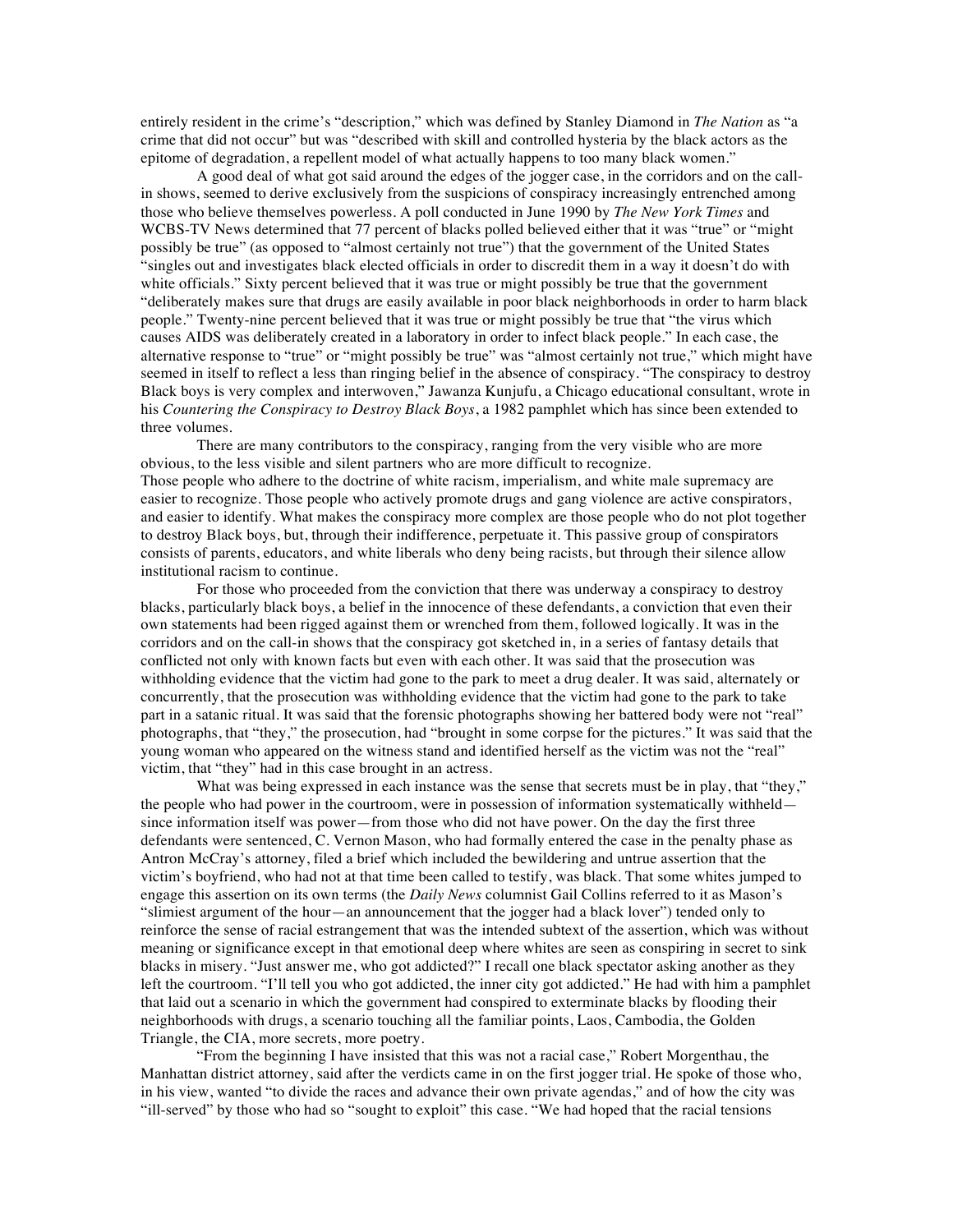surrounding the jogger trial would begin to dissipate soon after the jury arrived at a verdict," a *Post* editorial began a few days later. The editorial spoke of an "ugly claque of 'activists,' " of the "divisive atmosphere" they had created, and of the anticipation with which the city's citizens had waited for "mainstream black leaders" to step forward with praise for the way in which the verdicts had brought New York "back from the brink of criminal chaos":

Alas, in the jogger case, the wait was in vain. Instead of praise for a verdict which demonstrated that sometimes criminals are caught and punished, New Yorkers heard charlatans like the Rev. Al Sharpton claim the case was fixed. They heard that C. Vernon Mason, one of the engineers of the Tawana Brawley hoax—the attorney who thinks Mayor Dinkins wears "too many yarmulkes"—was planning to appeal the verdicts….

To those whose preferred view of the city was of an inherently dynamic and productive community ordered by the natural play of its conflicting elements, enriched, as in Mayor Dinkins's "gorgeous mosaic," by its very "contrasts," this case offered a number of useful elements. There was the confirmation of "crime" as the canker corroding the life of the city. There was, in the random and feral evening described by the East Harlem attackers and the clear innocence of and damage done to the Upper East Side and Wall Street victim, an eerily exact and conveniently personalized representation of what the *Daily News* had called "the rape and the brutalization of a city." Among the reporters on this case, whose own narrative conventions involved "hero cops" and "brave prosecutors" going hand to hand against "crime" (the SECRET AGONY OF JOGGER D.A., we learned in the *Post* a few days after the verdicts in the first trial, was that "Brave Prosecutor's Marriage Failed as She Put Rapists Away"), there seemed an unflagging enthusiasm for the repetition and reinforcement of these elements, and an equally unflagging resistance, even hostility, to exploring the point of view of the defendants' families and friends and personal or political allies (or, as they were called in news reports, the "supporters") who gathered daily at the other end of the corridor from the courtroom.

This was curious. Criminal cases are widely regarded by American reporters as windows on the city or culture in which they take place, opportunities to enter not only households but parts of the culture normally closed, and yet this was a case in which indifference to the world of the defendants extended even to the reporting of names and occupations. Yusef Salaam's mother, who happened to be young and photogenic and to have European features, was pictured so regularly that she and her son became the instantly recognizable "images" of Jogger One, but even then no one got her name quite right. For a while in the papers she was "Cheroney," or sometimes "Cheron*a*y," McEllhonor, then she became Cheroney McEllhonor Salaam. After she testified the spelling of her first name was corrected to "Sharonne," although, since the byline on a piece she wrote for *The Amsterdam News* spelled it differently, "Sharrone," this may have been another misunderstanding. Her occupation was frequently given as "designer" (later, after her son's conviction, she went to work as a paralegal for William Kunstler), but no one seemed to take this seriously enough to say what she designed or for whom; not until after she testified, when *Newsday* reported her testimony that on the evening of her son's arrest she had arrived at the precinct house late because she was an instructor at the Parsons School of Design, did the notion of "designer" seem sufficiently concrete to suggest an actual occupation.

The Jogger One defendants were referred to repeatedly in the news columns of the *Post* as "thugs." The defendants and their families were often said by reporters to be "sneering." (The reporters, in turn, were said at the other end of the corridor to be "smirking.") "We don't have nearly so strong a question as to the guilt or innocence of the defendants as we did at Bensonhurst," a *Newsday* reporter covering the first jogger trial said to *The New York Observer*, well before the closing arguments, by way of explaining why *Newsday*'s coverage may have seemed less extensive on this trial than on the Bensonhurst trials. "There is not a big question as to what happened in Central Park that night. Some details are missing, but it's fairly clear who did what to whom."

In fact this came close to the heart of it: that it seemed, on the basis of the videotaped statements, fairly clear who had done what to whom was precisely the case's liberating aspect, the circumstance that enabled many of the city's citizens to say and think what they might otherwise have left unexpressed. Unlike other recent high-visibility cases in New York, unlike Bensonhurst and unlike Howard Beach and unlike Bernhard Goetz, here was a case in which the issue not exactly of race but of an increasingly visible underclass could be confronted by the middle class, both white and black, without guilt. Here was a case which gave this middle class a way to transfer and express what had clearly become a growing and previously inadmissible rage with the city's disorder, with the entire range of ills and uneasy guilts that came to mind in a city where entire families slept in the discarded boxes in which new Sub-Zero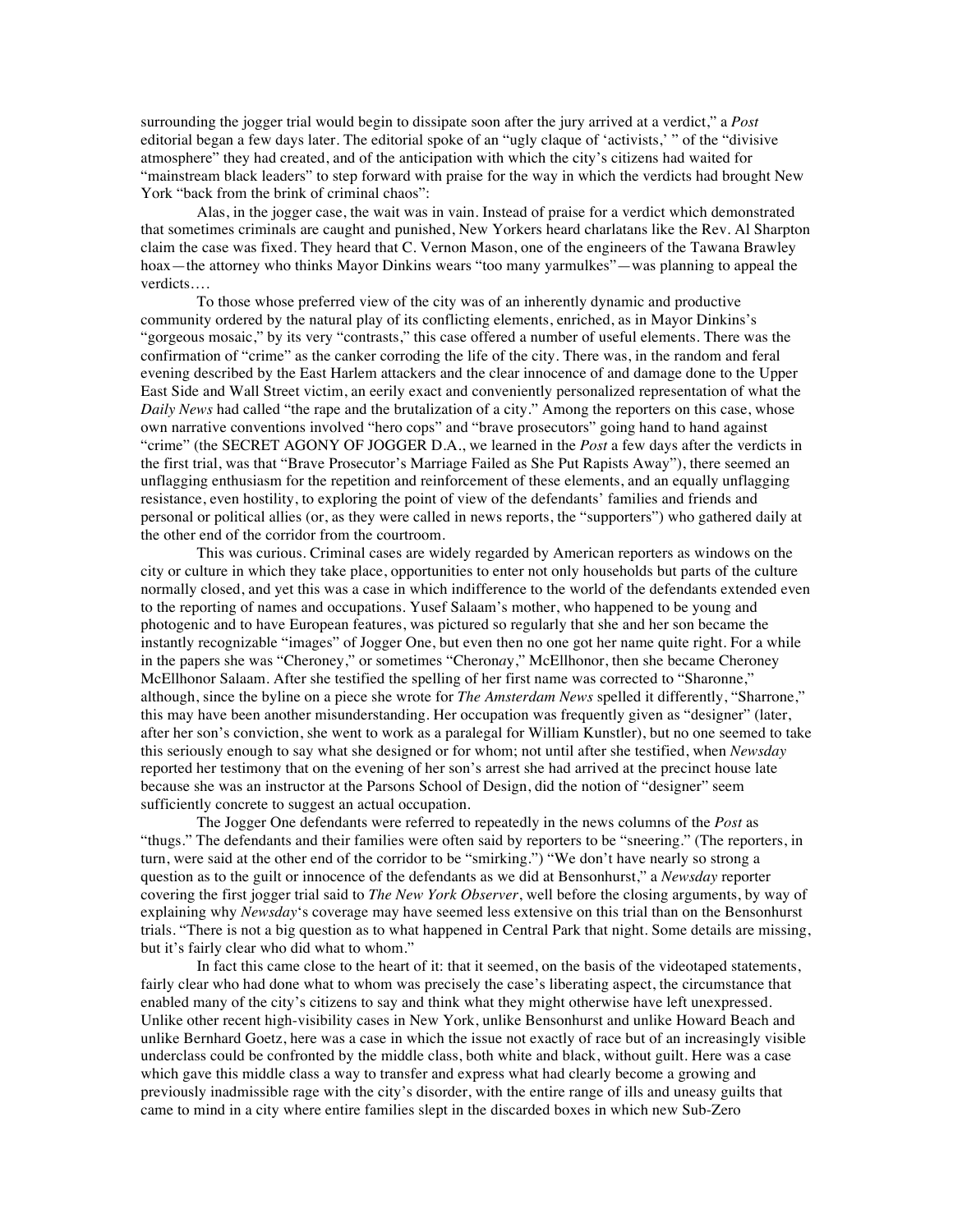refrigerators were delivered, at twentysix hundred per, to more affluent families. Here was also a case, most significantly, in which even that transferred rage could be transferred still further, veiled, personalized: a case in which the city's distress could be seen to derive not precisely from its underclass but instead from certain identifiable individuals who claimed to speak for this underclass, individuals who, in Robert Morgenthau's words, "sought to exploit" this case, to "advance their own private agendas"; individuals who wished even to "divide the races."

If the city's problems could be seen as deliberate disruptions of a naturally cohesive and harmonious community, a community in which, undisrupted, "contrasts" generated a perhaps dangerous but vital "energy," then those problems were tractable, and could be addressed, like "crime," by the call for "better leadership." Considerable comfort could be obtained, given this storyline, through the demonization of the Reverend Al Sharpton, whose presence on the edges of certain criminal cases that interested him had a polarizing effect that tended to reinforce the narrative. Jim Sleeper, in *The Closest of Strangers*, described one of the fifteen marches Sharpton led through Bensonhurst after the 1989 killing of an East New York sixteen-year-old, Yusuf Hawkins, who had come into Bensonhurst and been set upon, with baseball bats and ultimately with bullets, by a group of young whites.

An August 27, 1989, *Daily News* photo of the Reverend Al Sharpton and a claque of black teenagers marching in Bensonhurst to protest Hawkins's death shows that they are not really "marching." They are stumbling along, huddled together, heads bowed under the storm of hatred breaking over them, eyes wide, hanging on to one another and to Sharpton, scared out of their wits. They, too, are innocents—or were until that day, which they will always remember. And because Sharpton is with them, his head bowed, his face showing that he knows what they're feeling, he is in the hearts of black people all over New York.

Yet something is wrong with this picture. Sharpton did not invite or coordinate with Bensonhurst community leaders who wanted to join the march. Without the time for organizing which these leaders should have been given in order to rein in the punks who stood waving watermelons; without an effort by black leaders more reputable than Sharpton to recruit whites citywide and swell the march, Sharpton was assured that the punks would carry the day. At several points he even baited them by blowing kisses…. "I knew that Bensonhurst would clarify whether it had been a racial incident or not," Sharpton said by way of explaining, on a recent *Frontline* documentary, his strategy in Bensonhurst. "The fact that I was so controversial to Bensonhurst helped them forget that the cameras were there," he said. "So I decided to help them…I would throw kisses to them, and they would go nuts." *Question*, began a joke often told in the aftermath of the first jogger trial. *You're in a room with Hitler, Saddam Hussein, and Al Sharpton. You have only two bullets. Who do you shoot? Answer: Al Sharpton. Twice*.

Sharpton did not exactly fit the roles New York traditionally assigns, for maximum audience comfort, to prominent blacks. He seemed in many ways a phantasm, someone whose instinct for the connections between religion and politics and show business was so innate that he had been all his life the vessel for other people's hopes and fears. He had given his first sermon at age four. He was touring with Mahalia Jackson at eleven. As a teenager, according to Robert D. McFadden, Ralph Blumenthal, M. A. Farber, E. R. Shipp, Charles Strum, and Craig Wolff, the *New York Times* reporters and editors who collaborated on *Outrage: The Story Behind the Tawana Brawley Hoax*, Sharpton was tutored first by Adam Clayton Powell, Jr. ("You got to know when to hit it and you got to know when to quit it and when it's quittin' time, don't push it," Powell told him), then by the Reverend Jesse Jackson ("Once you turn on the gas, you got to cook or burn 'em up," Jackson told him), and eventually, after obtaining a grant from Bayard Rustin and campaigning for Shirley Chisholm, by James Brown. "Once, he trailed Brown down a corridor, through a door, and, to his astonishment, onto a stage flooded with spotlights," the authors of *Outrage* reported. "He immediately went into a wiggle and dance."

It was perhaps this talent for seizing the spotlight and the moment, this fatal bent for the wiggle and the dance, that most clearly disqualified Sharpton from casting as the Good Negro, the credit to the race, the exemplary if often imagined figure whose refined manners and good grammar could be stressed and who could be seen to lay, as Jimmy Walker said of Joe Louis, "a rose on the grave of Abraham Lincoln." It was left, then, to cast Sharpton, and for Sharpton to cast himself, as the Outrageous Nigger, the familiar role—assigned sixty years ago to Father Divine and thirty years later to Adam Clayton Powell—of the essentially manageable fraud whose first concern is his own well-being. It was for example repeatedly mentioned, during the ten days the jury was out on the first jogger trial, that Sharpton had chosen to wait out the verdict not at 111 Centre Street but "in the air-conditioned comfort" of C. Vernon Mason's office, from which he could be summoned by beeper.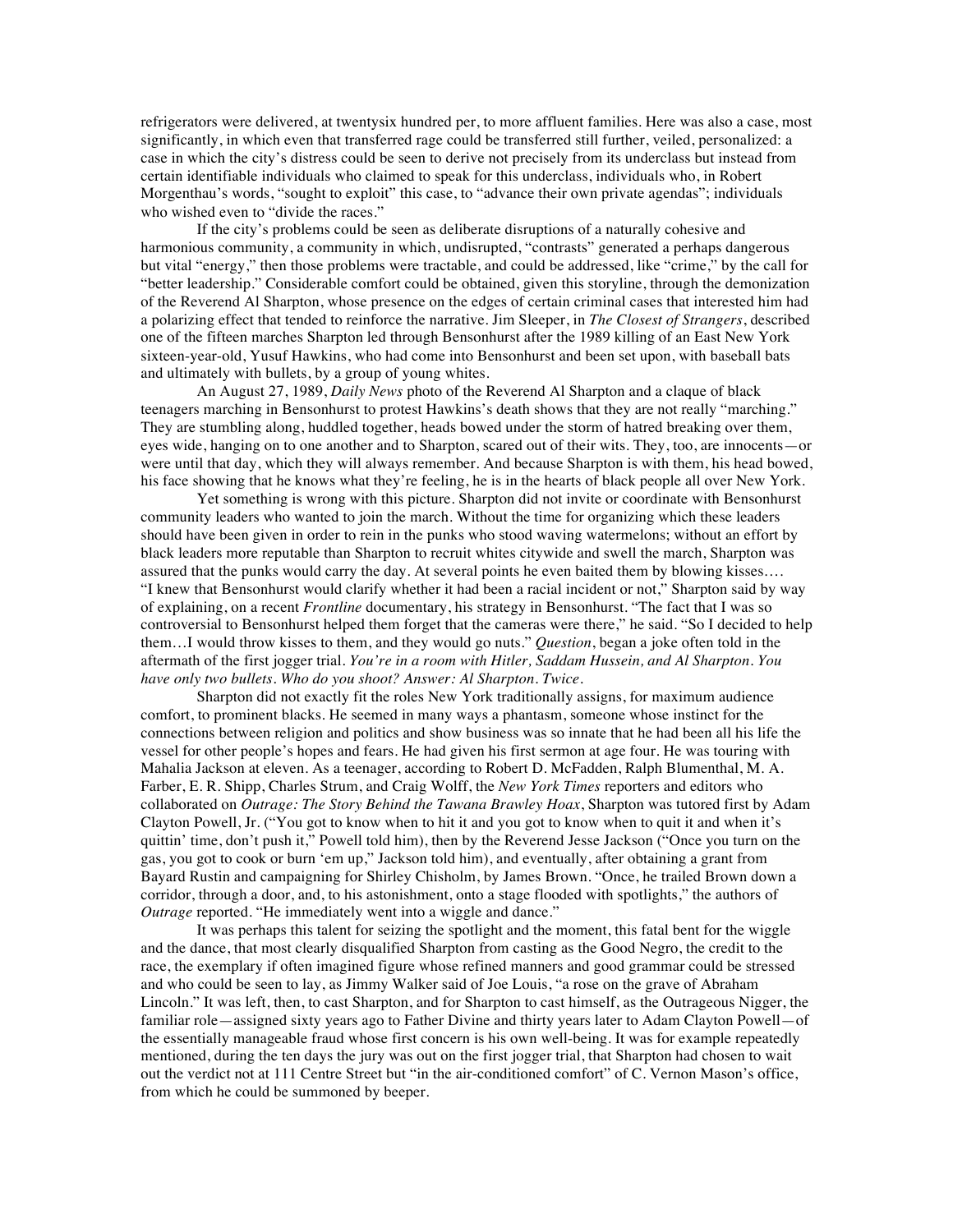Sharpton, it was frequently said by whites and also by some blacks, "represented nobody," was "self-appointed" and "self-promoting." He was an "exploiter" of blacks, someone who "did them more harm than good." It was pointed out that he had been indicted by the state of New York in June of 1989 on charges of income tax evasion and grand larceny. (He was ultimately acquitted of the larceny charges; the tax evasion charge is pending.) It was pointed out that *New York Newsday*, working on information that appeared to have been supplied by federal law enforcement agencies, had in January 1988 named him as a federal informant, and that he himself admitted to having let the government tap his phone in a drugenforcement effort. It was routinely said, most tellingly of all in a narrative based on the magical ability of "leaders" to improve the common weal, that he was "not the right leader," "not at all the leader the black community needs." His clothes and his demeanor were ridiculed (my husband was asked by *Esquire* to do a piece predicated on interviewing Sharpton while he was having his hair processed), his motives derided and his tactics, which were those of an extremely sophisticated player who counted being widely despised among his stronger cards, not very well understood.

Whites tended to believe, and to say, that Sharpton was "using" the racial issue—which, in the sense that all political action is based on "using" one issue or another, he clearly was. Whites also tended to see him as destructive and irresponsible, indifferent to the truth or to the sensibilities of whites—which, most notoriously in the nurturing of the Tawana Brawley case, a primal fantasy in which white men were accused of a crime Sharpton may well have known to be a fabrication, he also clearly was. What seemed not at all understood was that for Sharpton, who had no interest in making the problem appear more tractable ("The question is, do you want to 'ease' it or do you want to 'heal' it," he had said when asked if his marches had not worked against "easing tension" in Bensonhurst), the fact that blacks and whites could sometimes be shown to have divergent interests by no means suggested the need for an ameliorative solution. Such divergent interests were instead a lucky break, a readymade organizing tool, a dramatic illustration of who had the power and who did not, who was making it and who was falling below the line; a metaphor for the sense of victimization felt not only by blacks but by all those Sharpton called "the leftout opposition." *We got the power*, the chants go on "Sharpton and Fulani in Babylon: volume 1 the battle of New York City," a tape of the speeches of Sharpton and of Leonora Fulani, a leader of the New Alliance party. *We are the chosen people. Out of the pain. We that can't even talk together. Have learned to walk together*.

"I'm no longer sure what I thought about Al Sharpton a year or two ago still applies," Jerry Nachman, the editor of *The New York Post*, who had frequently criticized Sharpton, told Howard Kurtz of *The Washington Post* in September 1990. "I spent a lot of time on the street. There's a lot of anger, a lot of frustration. Rightly or wrongly, he may be articulating a great deal more of what typical attitudes are than some of us thought." Wilbert Tatum, the editor and publisher of the *Amsterdam News*, tried to explain to Kurtz how, in his view, Sharpton had been cast as "a caricature of black leadership": He was fat. He wore jogging suits. He wore a medallion and gold chains. And the unforgivable of unforgivables, he had processed hair. The white media, perhaps not consciously, said, "We're going to promote this guy because we can point up the ridiculousness and paucity of black leadership." Al understood precisely what they were doing, precisely. Al is probably the most brilliant tactician this country has ever produced….

Whites often mentioned, as a clinching argument, that Sharpton paid his demonstrators to appear; the figure usually mentioned was five dollars (by November 1990, when Sharpton was fielding demonstrators to protest the killing of a black woman alleged to have grabbed a police nightstick in the aftermath of a domestic dispute, a police source quoted in the *Post* had jumped the payment to twenty dollars), but the figure floated by a prosecutor on the jogger case was four dollars. This seemed on many levels a misunderstanding, or an estrangement, or as blacks would say a disrespect, too deep to address, but on its simplest level it served to suggest what value was placed by whites on what they thought of as black time.

In the fall of 1990, the fourth and fifth of the six defendants in the Central Park attack, Kevin Richardson and Kharey Wise, went on trial. Since this particular narrative had achieved full resolution, or catharsis, with the conviction of the first three defendants, the city's interest in the case had by then largely waned. Those "charlatans" who had sought to "exploit" the case had been whisked, until they could next prove useful, into the wings. Even the verdicts in this second trial, coinciding as they did with the most recent arrest of John (the Dapper Don) Gotti, a reliable favorite on the New York stage, did not lead the local news. It was in fact the economy itself that had come center stage in the city's new, and yet familiar, narrative work: a work in which the vital yet beleaguered city would or would not weather yet another